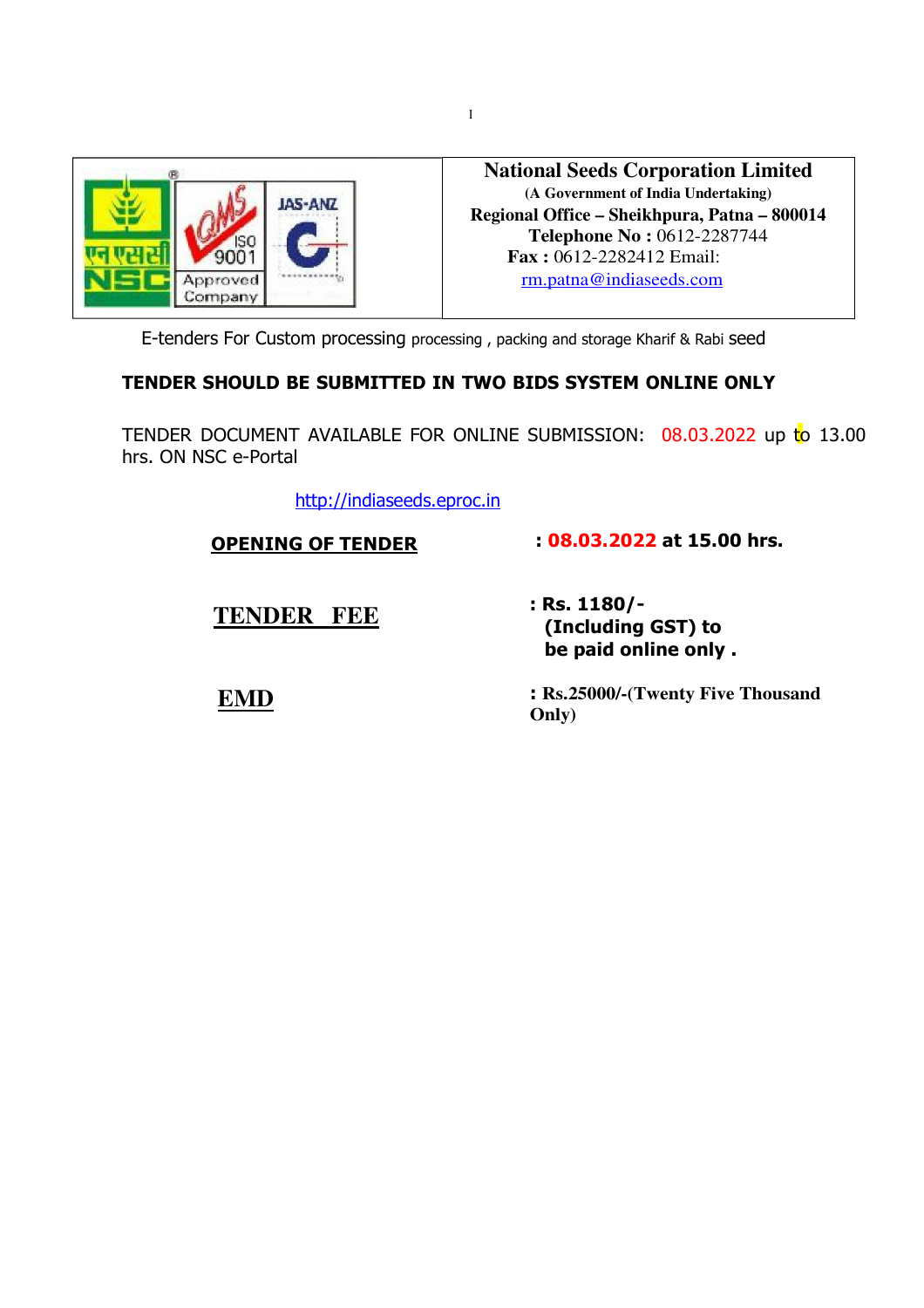

**National Seeds Corporation Limited (A Government of India Undertaking) Regional Office – Sheikhpura, Patna – 800014 Telephone No :** 0612-2287744 **Fax :** 0612-2282412 Email: rm.patna@indiaseeds.com

#### **NOTICE INVITING E-TENDER**

Online e-tenders are invited from the reputed and experienced Custom Processors/Contractors, for processing, packing with storage of seeds. The processing Plant should be registered with State Seeds Certification Agency.

| SI.NO | <b>Crop</b> | <b>Session</b> | Location and tentative Quantity (In Qtls.)<br>(With Godown) |              |                |
|-------|-------------|----------------|-------------------------------------------------------------|--------------|----------------|
|       |             |                | <b>Bikramganj</b>                                           | <b>Buxar</b> | <b>Sasaram</b> |
|       | Wheat       | Rabi 21-22     | 14500                                                       | 19600        | 12400          |
| 2.    | Paddy       | Kharif-22      | 2500                                                        | 2500         | 2500           |
| 3.    | Wheat       | Rabi 22-23     | 15000                                                       | 15000        | 15000          |
| 4.    | Paddy       | Kharif-23      | 2500                                                        | 2500         | 2500           |
| 5.    | Wheat       | Rabi 23-24     | 15000                                                       | 15000        | 15000          |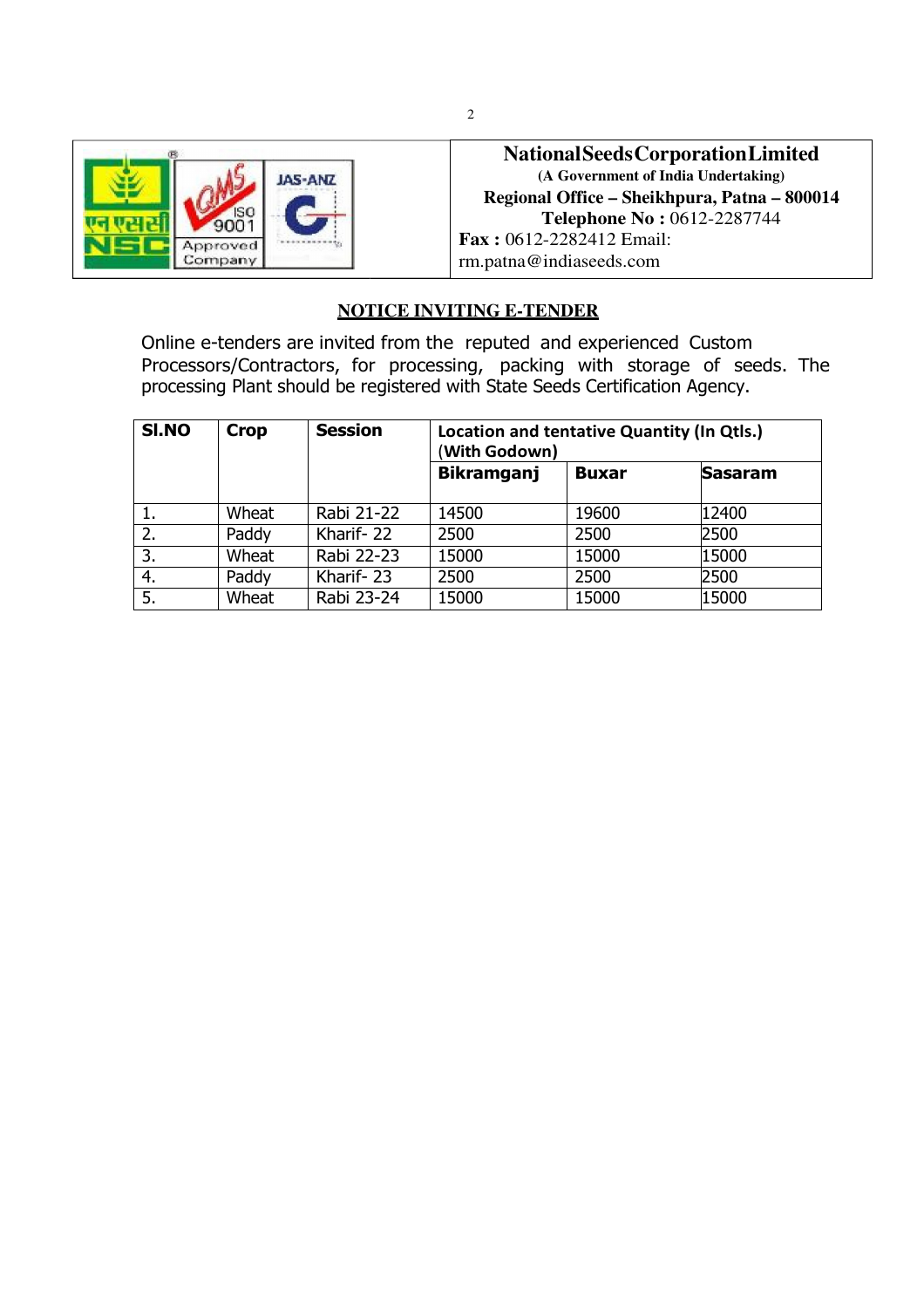|                     | <b>JAS-ANZ</b> |
|---------------------|----------------|
|                     |                |
| Approved<br>Company |                |

#### **National Seeds Corporation Limited (A Government of India Undertaking) Regional Office – Sheikhpura, Patna – 800014 Telephone No :** 6287501813 Email: rm.patna@indiaseeds.com

| <b>Particulars</b>                           | <b>Details</b>                                        |
|----------------------------------------------|-------------------------------------------------------|
| Date of issue of NIT                         | 14.02.2022                                            |
| Tender Document Download Start Date/time     | 15.02.2022 at 14.00hrs.                               |
| Tender Document Download End Date/time       | 08.03.2022 at 13.00 hrs.                              |
| Date and time for submission of online bid   | From 15.02.22 at 14.00 hrs. to 08.03.22 at 13.00 hrs. |
|                                              |                                                       |
| Date and time of opening of Technical Bid in |                                                       |
| lOnline mode at NSC Patna                    | 08.03.2022 at 15.00 hrs.                              |
|                                              |                                                       |
| Tender Fee(To be deposited online only)      | Rs.1180(One Thousand one hundred eighty               |
|                                              | Only)                                                 |
| <b>EMD</b> (To be deposited online only)     | Rs.25000/-(Twenty Five Thousand Only)                 |
| Address for Communication                    | Regional Manager National Seeds Corporation           |
|                                              | Ltd. Sheikhpura, Razabazar, Patna-14                  |
| Contact Person (with Phone No & E-Mail)      | Dr. A.K Srivastava, In-Charge (Prodn. & Mktg.)        |
|                                              | Mobile no. - 9262695980                               |
|                                              | Sh. Manas Barik, In-charge (Engg.)                    |
|                                              | Mobile no. - 8617294966                               |

Tender document may be seen on www.indiaseeds.com , https://indiaseeds.eproc.in, and https://eprocure.gov.in .

Regional Manager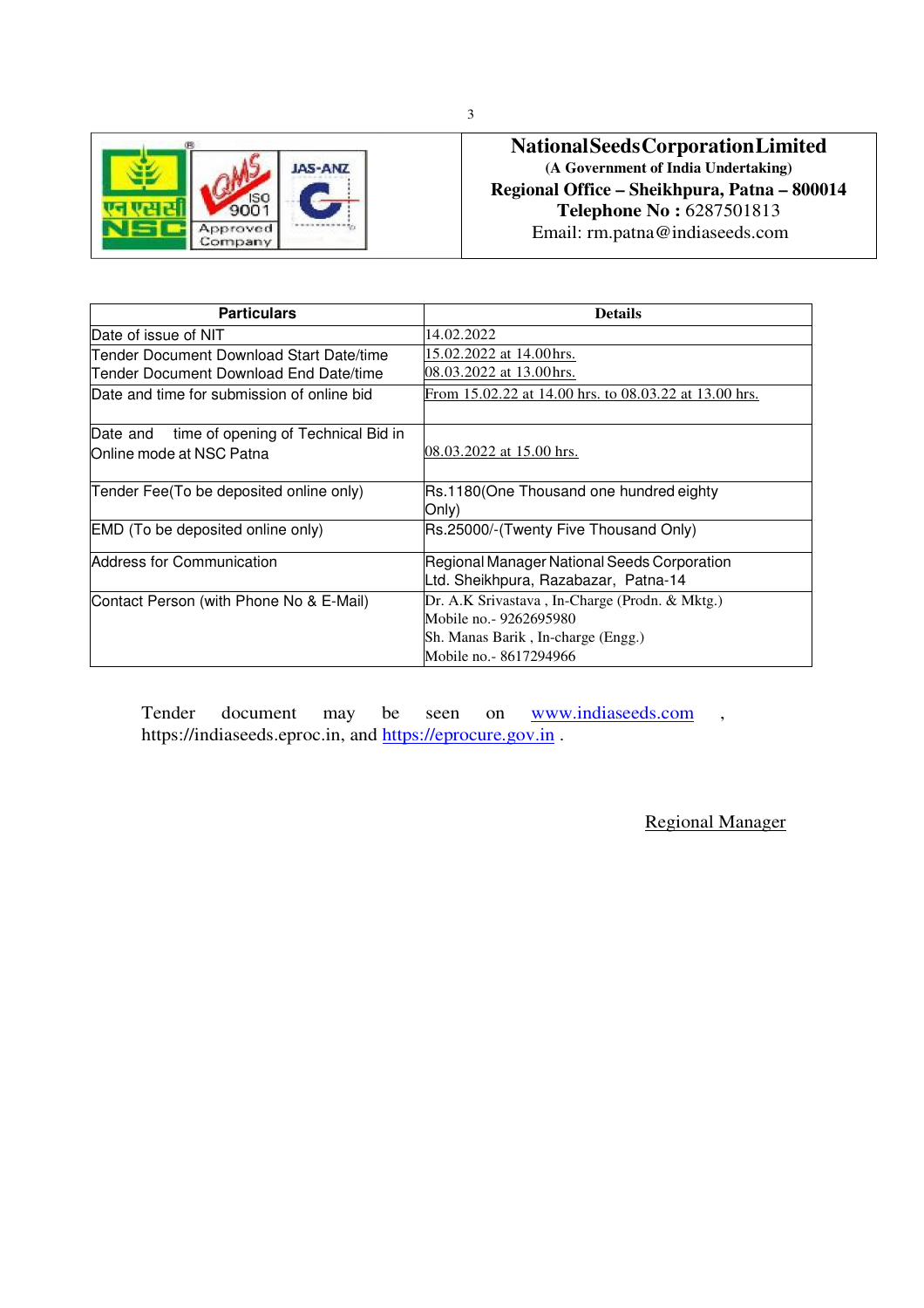#### **INSTRUCTIONS TO BIDDER – ONLINE MODE**

#### **DEFINITIONS:**

- **C1 India Private Limited:** Service provider to provide the e-Tendering Software.
- **NSCL e-Procurement Portal:** An e-tendering portal of National Seeds Corporation Limited ("NSCL") introduced for the process of e-tendering which can be accessed on https://indiaseeds.eproc.in.

#### **I. ACCESSING / PURCHASING OF BID DOCUMENTS :**

• It is mandatory for all the bidders to have Class-III Digital Signature Certificate (With Both DSC Components, i.e. Signing & Encryption) from any of the licensed Certifying Agency under CCA, Ministry of Electronics and Information Technology, Government of India to participate in e-tendering portal of NSCL. Bidders can see the list of licensed CA's from the link www.cca.gov.in C1 India Pvt. Ltd. also facilitate Class III Digital Signature Certificate (With Both DSC Components, i.e. Signing & Encryption) to the bidders. Bidder may contact C1 India Pvt. Ltd. at mobile no. +91-8130606629 for DSC related queries or can email at vikas.kumar@c1india.com

• To participate in the e-bid, it is mandatory for the Applicants to get themselves registered with the NSCL e-Tendering Portal (https://indiaseeds.eproc.in) to have a user ID & Password which has to be obtained by submitting a non-refundable annual registration charges of Rs. 3416/- inclusive of all taxes through **online** mode. Validity of Registration is 1 year.

• The amendments / clarifications to the tender, if any, will be posted on the NSCL e- Tendering Portal (https://indiaseeds.eproc.in).

• To participate in bidding, bidders have to pay EMD (refundable) as per the amount mentioned in the tender document online through NEFT/RTGS after generating E-challan from https://indiaseeds.eproc.in.

• To participate in bidding, bidders have to pay Tender Processing Fee of Rs. 570/- inclusive of all taxes (Non-refundable) through online mode (internet banking/debit card/credit card).

The Bidder may modify or withdraw their bid after submission prior to the Bid Due Date. No Bid shall be modified or withdrawn by the Bidder after the Bid Due Date and Time.

• Both 'EMD' and 'Tender Document Fee' are mentioned in individual tender document as published at NSCL e-Tendering Portal (https://indiaseeds.eproc.in).

• For helpdesk, please contact e-Tendering Cell and Help Desk Support MondaytoFriday Ph:0124-4302033/36/37, nsclsupport@c1india.com.

• It is highly recommended that the bidders should not to wait till the last date of bid submission to avoid complications like internet connectivity issue, network problems, system crash down, power failure, browser compatibility issue, system compatibility issue, improper digital signature certificate problem etc. In view of this context, neither M/s National Seeds Corporation Limited nor M/s. C1 India Pvt. Ltd will be responsible for such eventualities.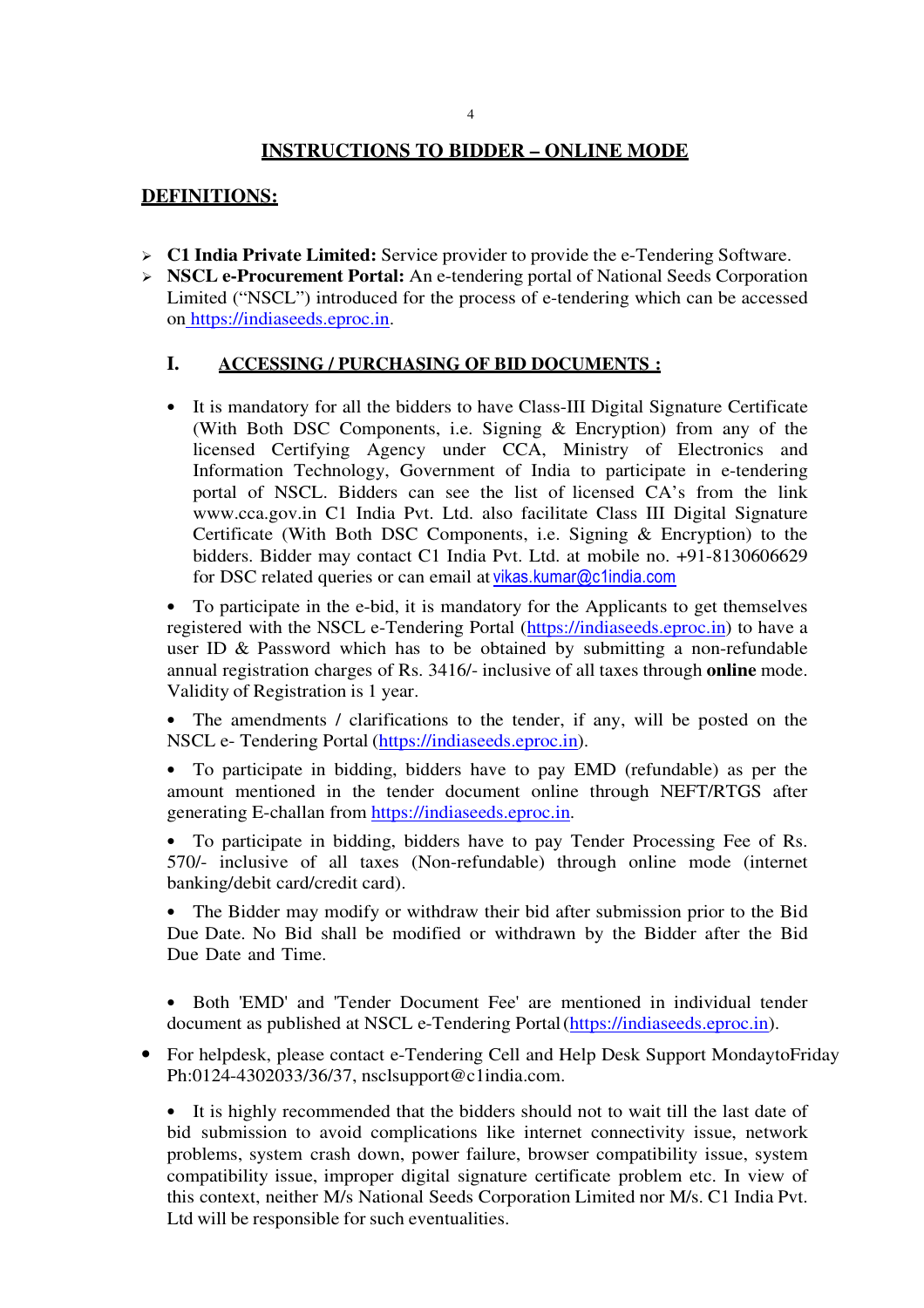**6.SUBMISSION OF OFFER: -** Offer must be submitted on-line. The prescribed tender form is provided in part "B" of the tender document at Section-III. The tenderer may attach additional sheets wherever detailed description is necessary .**Only that party should tender who accepts all the terms & conditions because conditional tender may be treated as void.** 

7. **FORMAT AND SIGNING OF TENDER: - (a) Tenderers** are required to submit their etender as per the prescribed Performa given in the tender document. The Tender prepared by the bidder and all correspondence and documents relating to the tender exchanged by the tenderer and purchaser, shall be written in the English / Hindi languages. It **s**hall be digitally signed by the Tenderer or a person duly authorized to sign the Tender document. The letter of authorization shall be indicated in written power of attorney accompanying the Tender.

8. **PROCEDURE FOR SUBMISSION OF TENDER: -** The Tenderers shall attach technical specifications of quoted item, Instruction to Tenderer , Terms and Conditions of contract as per Section-I & II of Part 'B' of tender document, requisite EMD, profile of the company as per Annexure-B of Section-III Part 'B' along with documents as per the check list and other document if any in support of offer. All papers should be digitally signed.

**9**. **MODIFICATION AND WITHDRAWAL OF TENDER: -** The tenderer may modify or withdraw its tender after the tender's submission, provided that written notice of the modification or withdrawal is received by the purchaser prior to the deadline prescribed for submission of tenders.

**10. DEADLINE FOR SUBMISSION OF TENDERS: -** Tender must be received by the purchaser no later than time and date specified in the invitation for tender .In the event of the specified date for the submission of bids being declared a holiday for the purchaser, the Tender will be received upto the appointed time on the next working day.

**11. LATE TENDER: - A**fter deadline for submission of tender prescribed by the purchaser, pursuant to NIT/Tender Document/any amendment will not be entertained.

**12. OPENING OF TENDER**: - The purchaser/Corporation will open tenders online. The "**Technical & Commercial bids**" shall be **opened on the date of opening tender** and **"Price**  Bids<sup>"</sup> of tender only be opened based upon an examination of the documentary evidence submitted in **technical & Commercial bid** for the Tenderer's qualification by the tenderer, as well as such other information as the purchaser/Corporation deems necessary and appropriate, found **in order,** date of opening of **Price bid** will **be informed separately**.

13. **CLARIFICATION OF BIDS:-** To assist in the examination ,evaluation and comparisons of tenders, the purchaser may at its discretion, ask the tenderer for clarification of its bid .The request for clarification and the response shall be in writing and no change in price or substance of the bid shall be sought, offered or permitted.

**23. AWARD CRITERIA: - Purchaser/**Corporation will award the contract to the successful tenderer whose bid has been determined to be substantially responsive and has been determined as the lowest evaluated tender , provided further that the tenderer is determined to be qualified to perform the contract satisfactorily**.**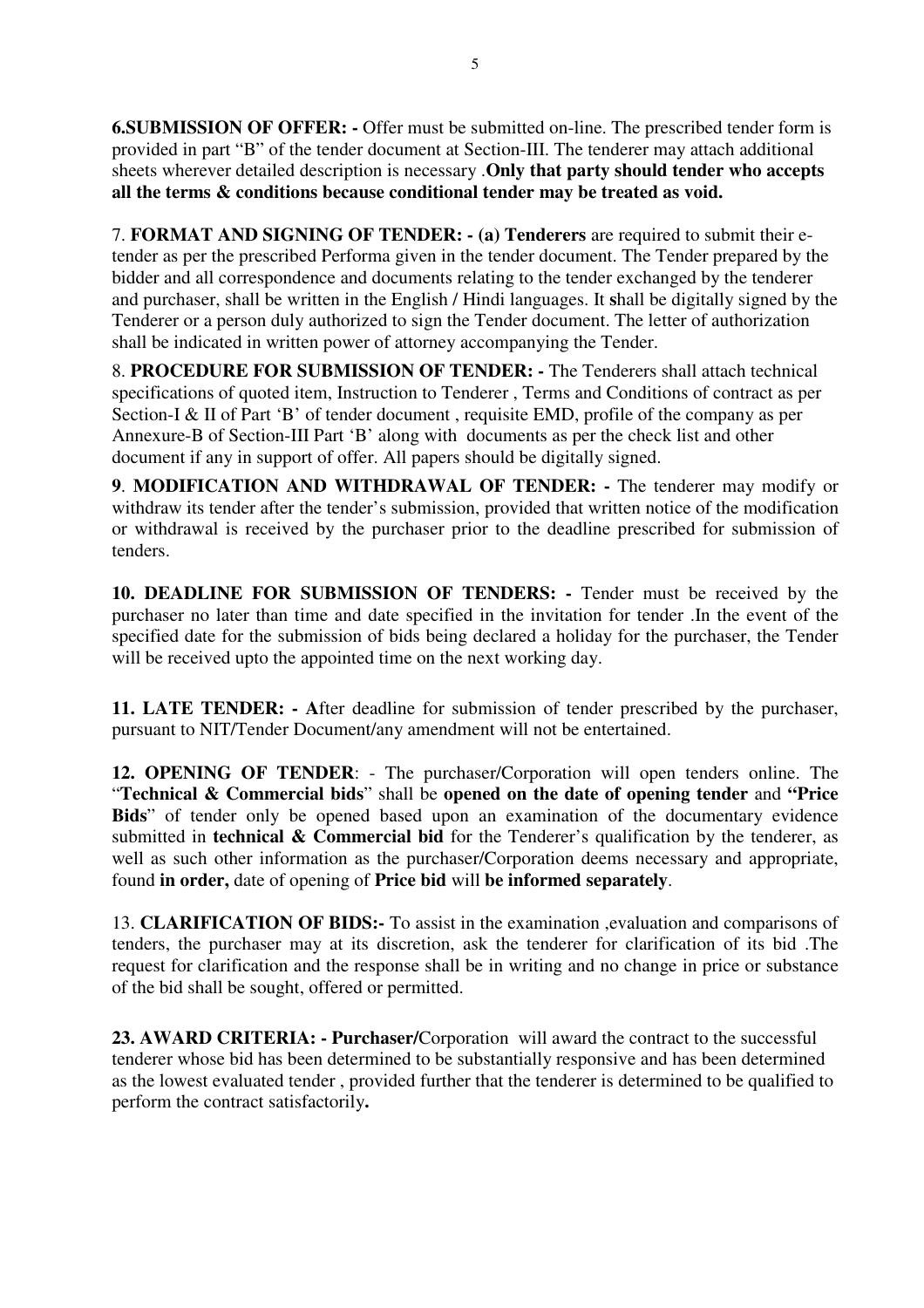#### **NATIONAL SEEDS CORPORATION LIMITED (A Government of India Undertaking) Regional office:Patna**

#### **Section- II**

 **National Seeds Corporation Limited, Patna** is interested to get the processing of seeds of Wheat, Paddy & varieties which are produced in this region on custom basis for a period of **Rabi 21-22, Kharif-22, Rabi 22-23, Kharif-23, Rabi 23-24 season** . The online e-tenders are invited from the reputed and experienced Custom Processors/ Contractors, who have got processing facility such as godown, seed processing machinery like Seed Cleaner cum Grader, Gravity Separator, Spiral separator, Seed Treater, Destoner, Elevator, Flight belt Conveyor, Storage Bin, Weigher Bagger, Sealer, Moisture Meter, bag closer, electric supply etc. and trained and professional man-power for operation and management of seed processing plant in both Kharif and Rabi Seasons. **The processing Plant should be registered with State Seeds Certification Agency and License should have been renewed for the year ending on 31st March 2025.** The carryover stock will also be available for revalidation. Revalidation has also to be done on custom basis by the Custom Processor/ Contractor.

#### (I) **Quantum of seeds for processing :**

 \* It is expected that the sizeable quantity of fresh stock and carryover stock may be available in Kharif and Rabi season. The quantity can vary depending upon the season and vagaries of nature. NSC will first utilize its own capacity then quantity will be spared to Custom Processors, so quantity for processing can not be assured.

 The NSC does not take guarantee to provide the quantum if availability is affected by natural factors/ any other decision of the management.

(II) Custom Processing work has to be got done at the following locations:

- **a. Bikramganj**
- **b. Sasaram**
- **c. Buxar**

 The quantity at each plant will vary from season to season and year to year. The location of the Seed Processing Plant should be around production area convenient for transportation of raw seed to N.S.C seed growers. N S C may allot in case of more quantity and rate difference the quantity at Seed Processing Plant to more than one custom processor in one district/location.

#### **Period of Contract :**

 This contract will be for a above mentioned period i.e, till the processing & Packing of Rabi 23-24 seed production and if mutually agreed it can be extended for further period at the same rates and same terms and conditions.

#### (2) **Eligibility as a Custom Processor/ Contractor :**

i. The processing Plant should be registered with State Seeds Certification Agency and License should have been renewed for the year ending on  $31<sup>st</sup>$  March 2025.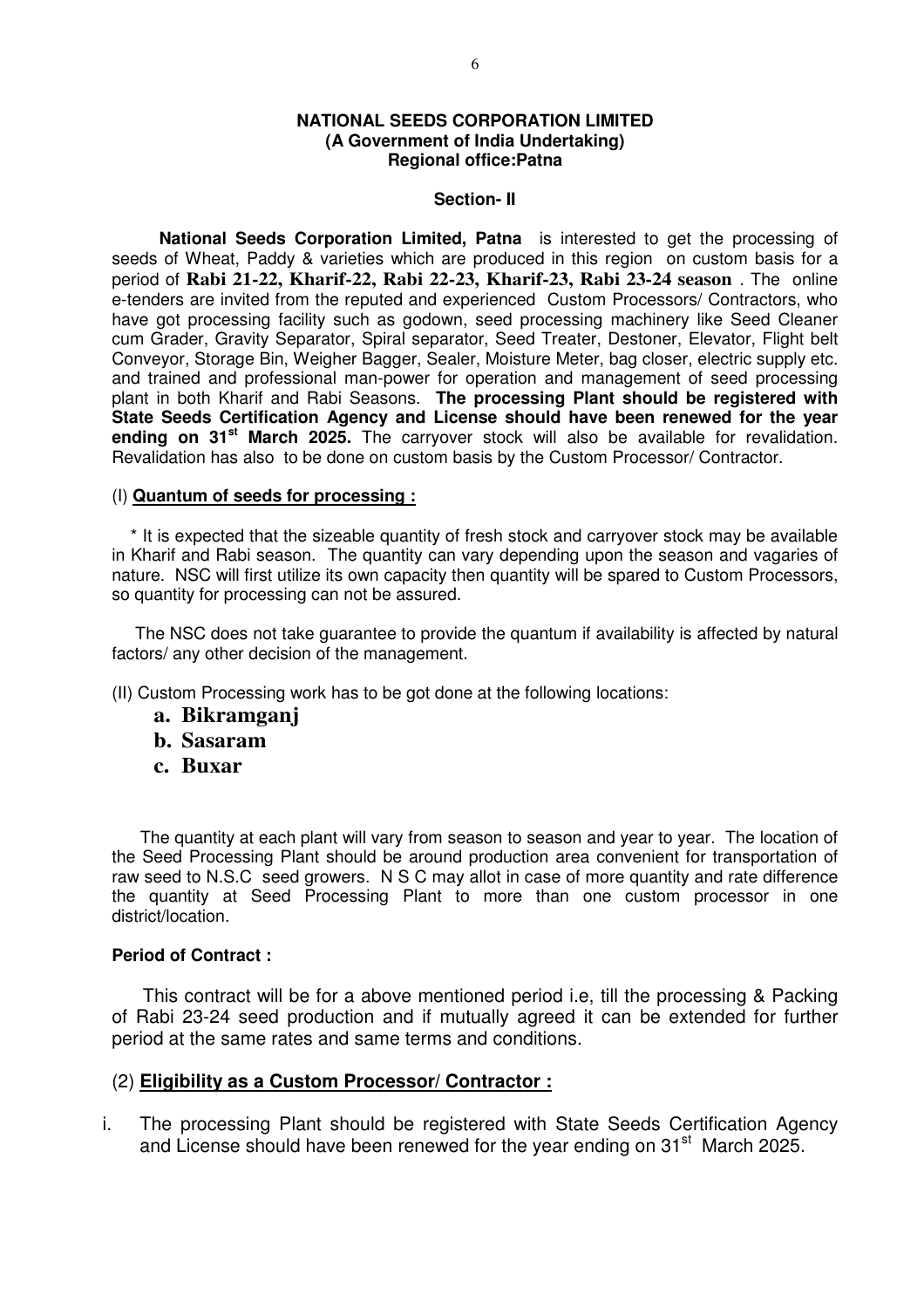- ii. The Custom Processor/ Contractor should be experienced in carrying out custom processing of Cereals, Pulses, Millets, Oil Seeds like Soyabean, Moong, Redgram, Wheat, Gram etc.
- iii. The Custom Processor/ Contractor should have seed processing machinery like Seed Cleaner cum Grader, Gravity Separator, Seed Treater, Spiral separator, Destoner, Elevator, Flight belt Conveyor, Storage Bin, Weigher Bagger, Sealer, Moisture Meter, bag closer etc. in good condition and having capacity Two to four tons per hour so as to complete the processing of above quantum of seed in Kharif Season from December to March and in Rabi Season from July to September. The make of the machinery must be from the reputed companies.
- iv. The Custom Processor/ Contractor should be able to complete the processing of seeds in both seasons in time limit given as availability of seeds timely for marketing is a crucial parameter for the Custom Processor/ Contractor and NATIONAL SEEDS CORPORATION LTD.
- v. The Custom Processor/ Contractor should have sufficient trained and professional man-power at the plant. The staff has to be available throughout the year at the plant and if required for running the plant in three shifts, additional qualified and experienced staff will have to be engaged by the Custom Processor/ Contractor.
- vi. The Custom Processor/ Contractor should be able to run the plant by engaging labours/ handling labours and professional staff with the minimum pay and allowance as applicable as per Government rules and regulations and various Acts and provision of Laws. It will be the responsibility of the Custom Processor/ Contractor to produce all the records to the Government authority like Factories Inspector, labours Inspector, Statistical Department, Pollution Control Office, Shops and Establishment Office, Weights and Measures Office etc. There shall be no liability of the Corporation on this account.
- vii. The Custom Processor/ Contractor should have registration with Assistant Commissioner of Labours for engaging labours and handling labours more than 40 numbers and also registration from Shop and Establishment Office.
- viii. The Custom Processor/ Contractor should have CPF registration from Commissioner of CPF Office.
- ix. The Custom Processor / Contractor should have GST , Professional Tax registration and PAN.
- x. Seed Processing Plant should be approved by the Factories Inspection Office and Seed Certification Agency for running the plant. Building, civil structure and electrification should be safe and should have stability certificate and approved from Govt. Electrical Inspector. All civil structures and electrical installations and machinery should be insured against fire, theft and natural calamity.
- xi. Godown for storage of seeds should be constructed of RCC and brick work and should have sufficient plinth height of at least 1 to 3 ft. from ground level to avoid dampness and also sufficient ventilation for aeration in the godown and good openable shutters/ doors and flooring of PCC or mastic flooring or trimix flooring. Separate godown for storage of low grade, failed seed and processing materials should be available. Storage capacity of the godown is calculated with the norms of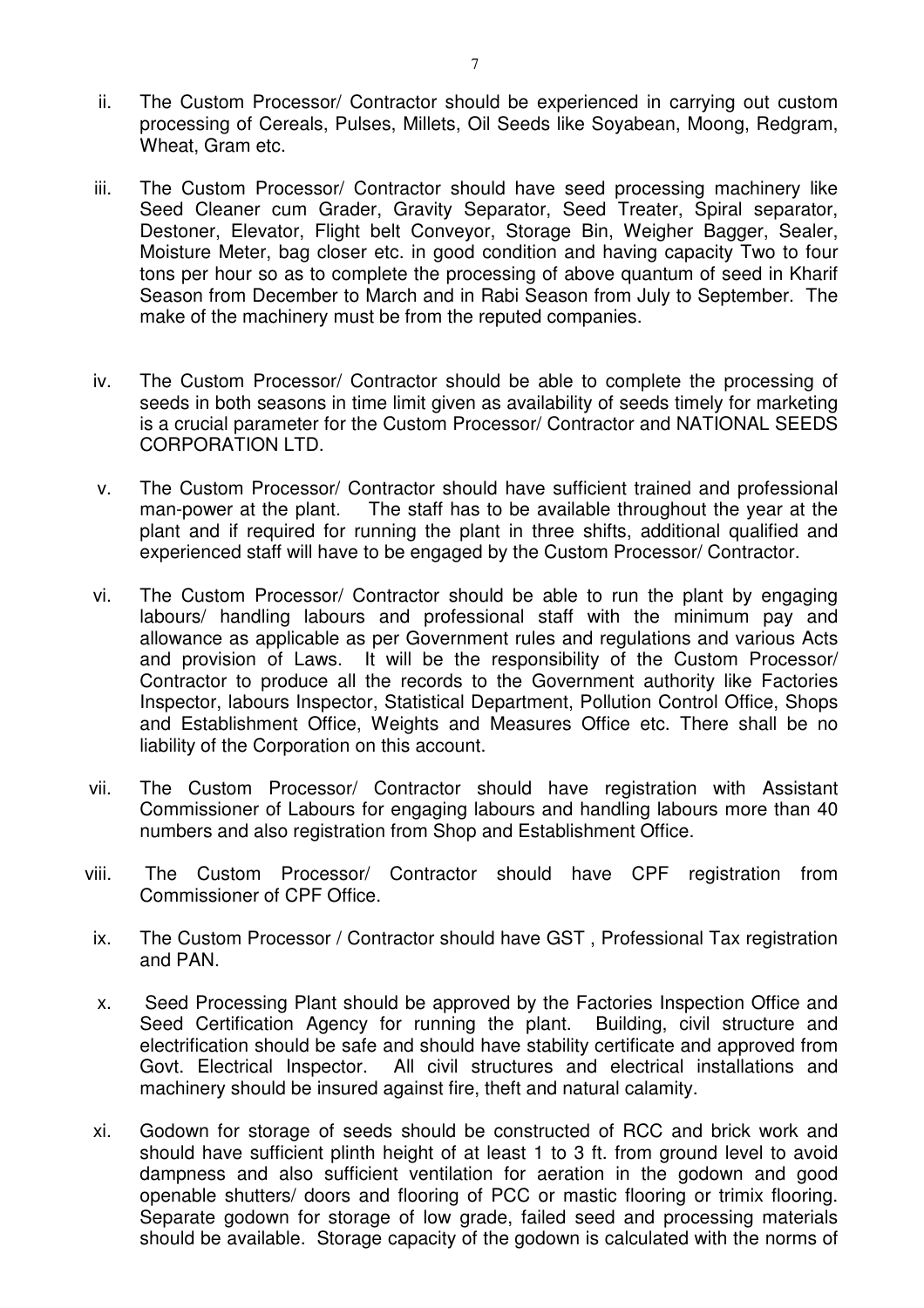1.25 sq. ft. for each quintal of seed. Soybean seeds stack height should not be more than seven feet or six layers of raw seed bags or 15 nos. of good seed (30 kg.) bags. Thus, sufficient space for the quantum of seeds required is as under:

- Godown for storage of raw seed/ good seed/passed seed . 10,000 to 30,000 sq. ft.
- Godown for storage of low grade/ failed seed and processing materials .. 2,000 to 6,000 sq. ft.
- Godown should have brick wall, steel shutters, steel/ wooden ventilator and A.C. Sheets roof preferably instead of G.I. Sheets or powder coated traphered sheets and the height of the godown to eve level should be minimum four metre (13 feet) from plinth level. The godown should be leak proof and well ventilated.
- Separate Seed Processing plant building of atleast 3,000 sq. ft. for machinery and operation should be available.
- The premises of seed processing plant should have either compound wall or atleast barbed wire fencing or chain link fencing to protect premises and for protection of seed processing plant and stock.
- Processing plant building and godown should be located on elevated ground area and should not be nearby river/ Nalla/ stream or should not be located near explosive industry to avoid fire. Similarly location of plant and godown should be away from domestic area.
- xii. Sufficient availability of water for fire hydrant system and drinking purpose should be available at the plant with either from source of water like well, dam, reservoir, SIDC, Corporation or Nagar Parishad.
- xiii. Required number of labours male and female and additional labours should be made available for processing work.
- xiv. Electric supply of minimum 40 HP should be available for running the seed processing machinery and electrification. Sufficient lights in the godown and in the open premises of plant should be available and electric bill has to be paid by the custom processor.
- xv. The Custom processor/ contractor should run plant in two or three shifts as per the processing load allotted by NATIONAL SEEDS CORPORATION LTD to complete the processing within time limit given by National Seeds Corporation Ltd. In case of load shading/ continuous power failure the custom processor / contractor should run the plant by using DG set either owned or hired so that processing should be completed within time limit given by NATIONAL SEEDS CORPORATION LTD . National Seeds Corporation Ltd will not provide DG set, diesel, oil etc. neither NATIONAL SEEDS CORPORATION LTD will bear any extra expenditure.
- xvi. All the stationery, stamp, sample bags, Pen, Pencil, papers, polyethylene bags will be required and will be supplied by NATIONAL SEEDS CORPORATION LTD.
- xvii. Seed certification charges will be paid directly by NATIONAL SEEDS CORPORATION LTD to the Seed Certification Agency. However, shift charges due to low output/shift in the plant charged by SCA will have to be paid by Custom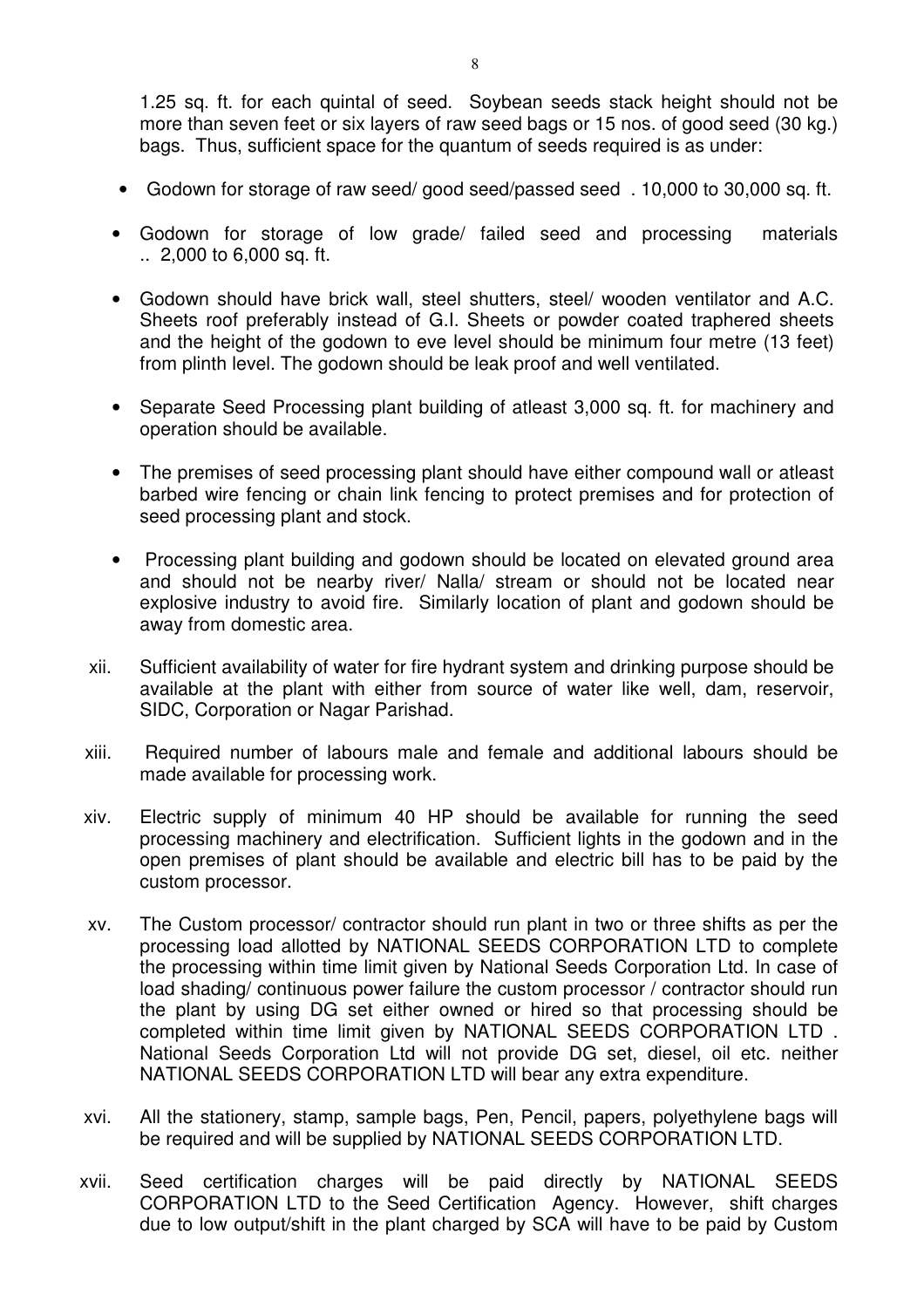Processors, sitting arrangement having separate office for NATIONAL SEEDS CORPORATION LTD Officers and Seed Certification Agency Officers has to be made by the Custom Processor/ Contractor and the tea/Coffee atleast two times in shift has to be arranged by the Custom Processor/ Contractor.

- xviii. Sufficient space for sitting and waiting for seed growers and if required for night halt has to be made by the Custom Processor/ Contractor.
- xix. Rest house for SCA staff for night shifts should be provided by custom processor/ contractor.
- xx. Sufficient drinking water facility, toilet, bathroom etc should be provided by custom processor/ contractor.
- xxi. Office attendant to SCA and National Seeds Corporation Ltd officers should be provided by custom processor/ contractor.
- xxii. Separate cupboard with lock and key arrangement should be provided for SCA and National Seeds Corporation Ltd to keep record, tags etc while period of processing by custom processor/ contractor.
- xxiii. All the staff, labours and handling labours have to be engaged by the Custom Processor/ Contractor.
- xxiv. Any injury caused to handling labour, casual labour, National Seeds Corporation Ltd or SSCA staff while working at custom processor/ contractor plant for which compensation is to be paid will be sole responsibility of the custom processor/contractor. for the same.
- xxv. The Custom Processor/ Contractor has to raise the bill monthly and payment will be made by NATIONAL SEEDS CORPORATION LTD at the approved rates within 15 days from the date of receipt of bill to Regional Manager office with clear certificate from the NATIONAL SEEDS CORPORATION LTD's officer posted at seed processing plant for supervising the work.
- xxvi. The quality of the seed has to be maintained in the storage as well as quality of seeds at the time of processing has to be maintained well as per the directives of NATIONAL SEEDS CORPORATION LTD officers posted at the plant. NATIONAL SEEDS CORPORATION LTD technical staff will direct to operate processing machinery to get good quality as well as optimum low grade. All the standard procedures of Seed Certification has to be followed while processing.
- xxvii. No excessive shortages should occur in the seed lots of seed growers due to careless handling, leakages and overages, sweeping and cleaning and bad storages and if occurred the Custom Processor/ Contractor will be responsible and amount will be recovered from the Custom Processor/ Contractor for such wastage, excessive shortages in seed stock as well as in processing materials. There should be no shortage in Rabi seeds in processing Rabi season. The increased weight due to moisture should be given to concerned seed growers. In case of theft and fire of seed stock and processing materials or any other material from godown/ premises of Custom Processor/ Contractor, it will be the responsibility of the Custom Processor/ Contractor and cost of such stock/material will be recovered from Custom Processor/ Contractor at selling rates of seed stock and material.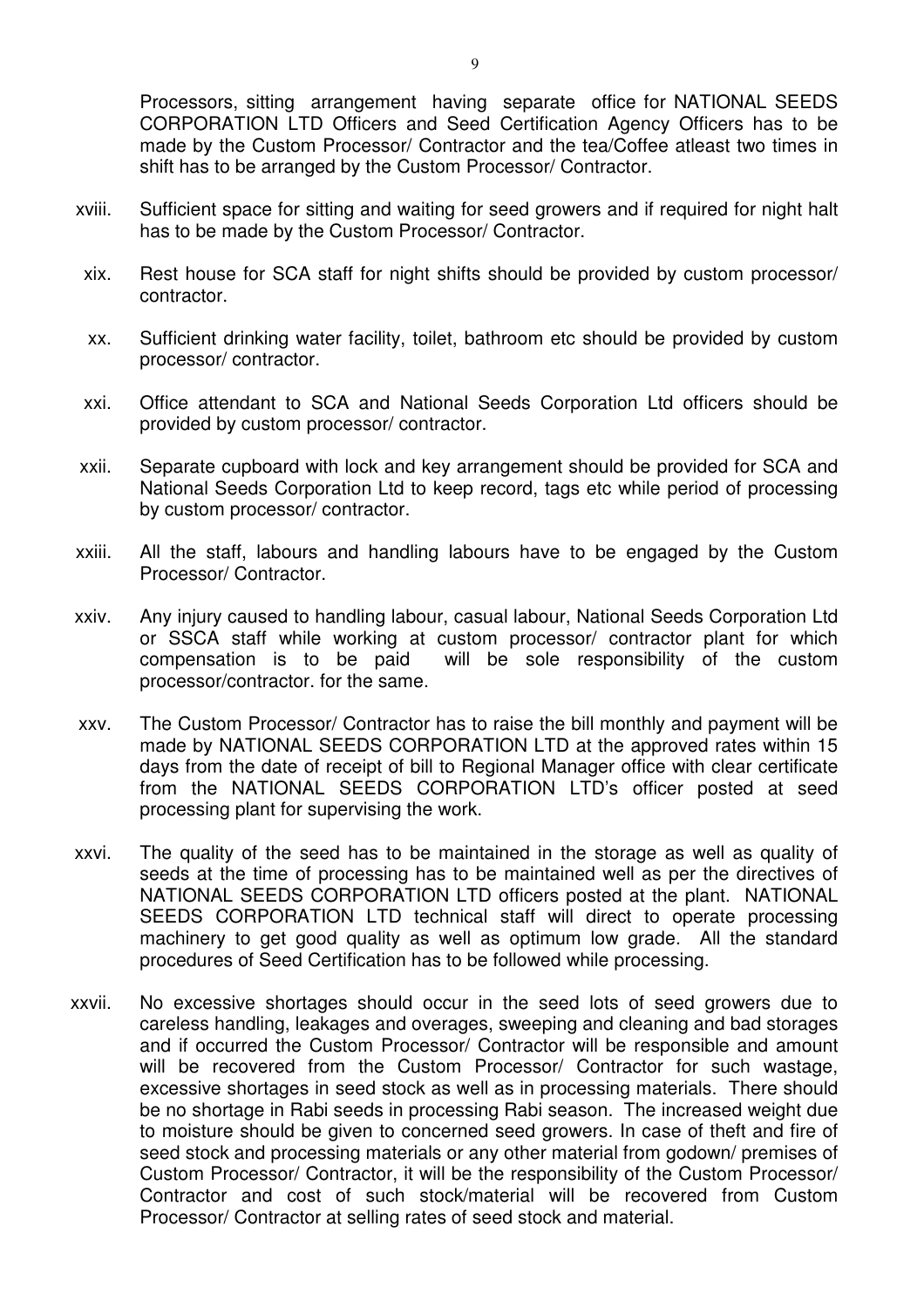- xxviii. Custom Processor/Contractor will insure the stock and material against fire, theft, thunder storm, hail storm, strikes, agitations, accidents etc. in the name of NSC. In case of any loss to National Seeds Corporation Ltd, SSCA materials and seed stock at custom processor/ contractor premises then the cost of the same will be recovered at selling rate decided by National Seeds Corporation Ltd. . .
	- xxix. No security or watch and ward charges will be provided by NATIONAL SEEDS CORPORATION LTD and sufficient Security/ watch and ward has to be provided by the Custom Processor/ Contractor.
	- xxx. Custom Processor/ Contractor or his authorized representative should always be present in the plant to attend to the problems of seed growers, labours, handling labours, Seed Certification Agency and NATIONAL SEEDS CORPORATION LTD.
	- xxxi. In case of delay in processing, the penalty  $\omega$  Rs. 75/- per quintal per day will be charged to the Custom Processor/ Contractor for a period of fifteen days and thereafter seed stock will be moved from the plant and it will be processed either at NATIONAL SEEDS CORPORATION LTD own plant or at other plant and full amount of processing expenditures and transport and handling expenses incurred will be recovered in advance.
- xxxii. For maintaining the seed stock in good condition, the fumigation, spraying and dusting, cleanliness, sweep age will to be carried out by Custom processor. All the material to be processed, will be supplied by NATIONAL SEEDS CORPORATION LTD. NATIONAL SEEDS CORPORATION LTD will seal all the godowns and plant buildings of Custom Processors to ensure safety and security of NATIONAL SEEDS CORPORATION LTD stock and material. In no case Custom Processor will deliver the stock or material to any other party or seed grower on his own. Else it will be the responsibility of custom processor.
- xxxiii. All the records at Seed Processing Plant like raw seed receipt register, control register, low grade, failed seed register, seed certification register, samples register etc. will be maintained by NATIONAL SEEDS CORPORATION LTD staff and it will be checked and signed by NATIONAL SEEDS CORPORATION LTD officers. All the raw seed receipts and low grade, failed seed gate pass will be issued by NATIONAL SEEDS CORPORATION LTD staff to the seed growers, dealers and NATIONAL SEEDS CORPORATION LTD units. The Custom Processor/ Contractor will have to assist in maintaining records. All records will be in the custody of NATIONAL SEEDS CORPORATION LTD staff.
- xxxiv. Limited staff like Plant / Shift Incharge may be provided by NATIONAL SEEDS CORPORATION LTD for supervising and running the seed processing plant in three shifts. It will be the responsibility of Custom Processor/ Contractor to provide sufficient staff, labours and handling labours to run the plant and to maintain the records and management and operation of plant. The intimation letters to seed growers will be given by NATIONAL SEEDS CORPORATION LTD on NATIONAL SEEDS CORPORATION LTD own expenditure.
- xxxv. The Custom Processor/ Contractor should keep good liaison with seed growers, NATIONAL SEEDS CORPORATION LTD officers and Seed Certification officers and all concerned Government Officers.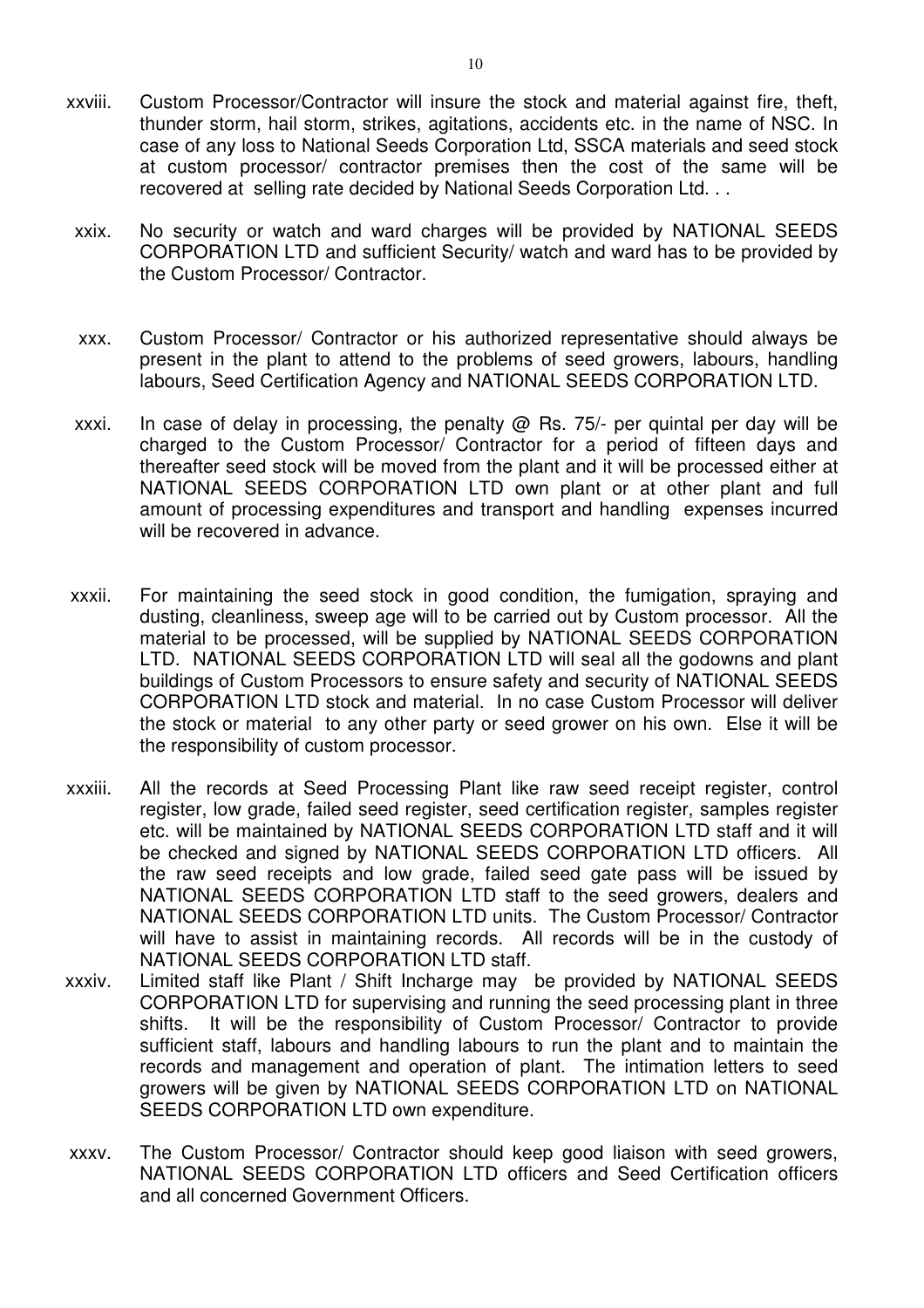#### **Payment terms:**

All the payments of processing contract will be released by the Regional Office, Patna through RTGS/NEFT. After making necessary deductions any other recoverable. All the bank charges shall be borne by the custom processor/contractor.

75% of the payment will be released for graded quantity on monthly basis. Balance 25% payment will be released after completion of the processing work and handling over the left over quantity of certification and packing material in good condition to concerned Area/Regional Office and all records like Control Register, tagging register, tag account register, Gate pass and Release orders etc. including return of under size , screen reject and adjustment/recovery of advance payment etc.

• **Payments to Grower**: The custom processor is required to furnish bank guarantee (100% of estimated raw seed) to NSC before releasing raw seed advance to growers since raw seed intake is in the godown of custom processing and will remain under their custody till lifting by NSC.

### **Settlement of disputes**:

### **3. Arbitration Clause**

 In case any dispute arises between NSC and the other party due to any term or matter , both the parties will opt to resolve it through mutual understanding and discussion. In case any dispute remain even after discussion , then it shall be binding upon parties to resolve issue under the provision of Arbitration and conciliation Act 1996 as amended from time to time. Under this provision , the Chairman –cum-Managing Director , National Seeds Corporation limited with the concurrence of both the parties shall appoint sole Arbitrator to resolve the issue and both the parties will have to abide by the decision. The Party will bind to resolve this dispute through arbitration before going to court of law The Arbitration shall be conducted at New Delhi and shall in English Language. The court of Delhi shall have the jurisdiction.

### **I. All above payments will be on FINAL GOOD SEED BASIS.**

**II. The payment will be released on monthly basis for the activities done in that particular month to the Custom PROCESSOR BY CHEQUE/Demand draft from Regional Office after getting certificate on back side of the Bill from NSC, Area Manager. The bills will be issued by the Custom Processor and payable to the bank as requested by Custom Processor. Demand Draft commission is to be borne by the Custom Processor.**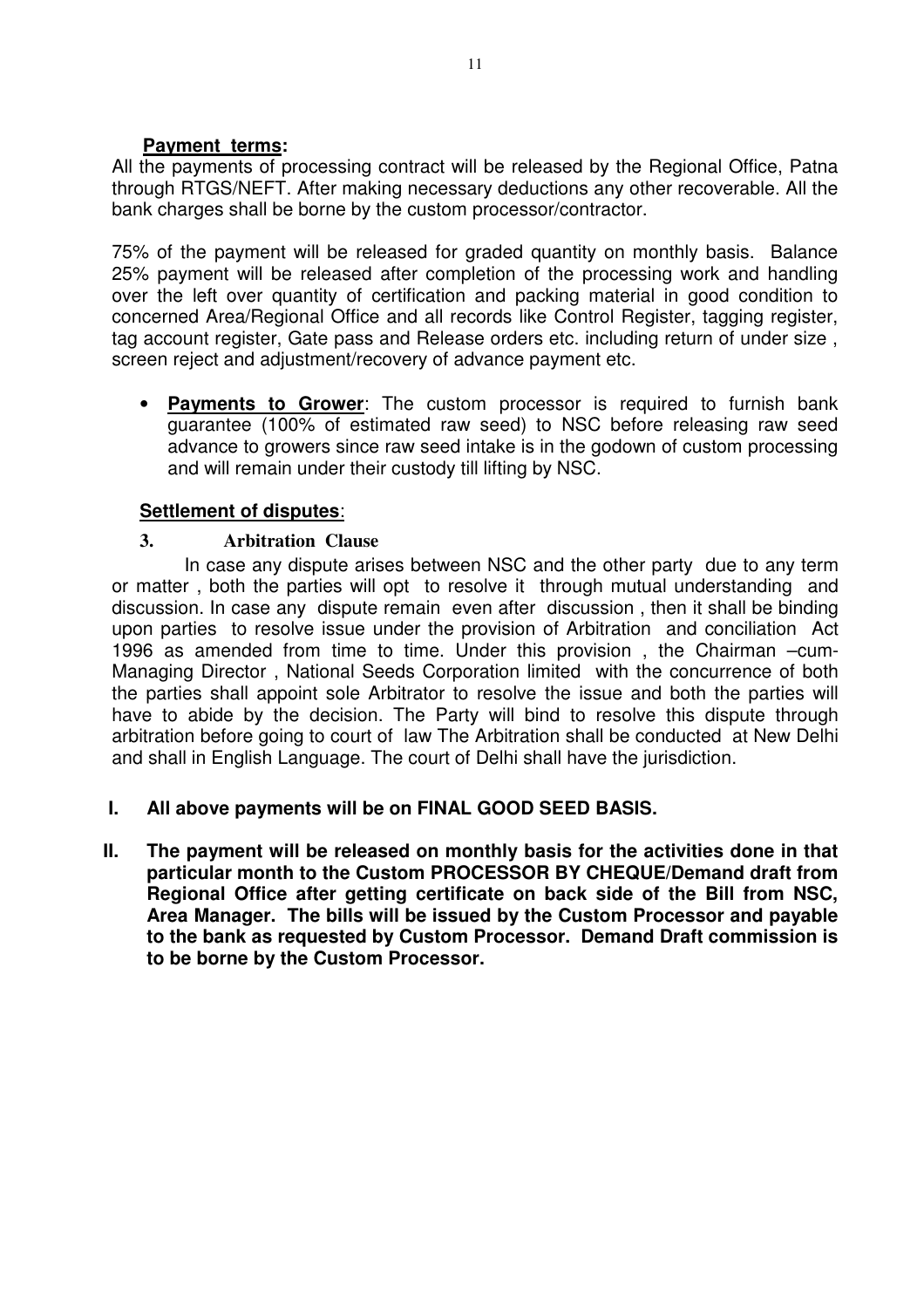## **Section- III**

#### **General terms and conditions :**

- 1. It is the responsibility of the Custom Processor/ Contractor to arrange Generator Set in case electric power supply is off from Electricity Company/ Board or supply source and delay in processing on account of power off will not be tolerated and it will be penalized. Therefore, Custom Processor/ Contractor has to arrange Generator Set either on rent or his own for running the plant for electrification such as lighting.
- 2. The Custom Processor/ Contractor will seal all the doors and shutters of the plant in presence of NATIONAL SEEDS CORPORATION LTD officers and whenever NATIONAL SEEDS CORPORATION LTD officers are not present or the plant is required to operate except where the NATIONAL SEEDS CORPORATION LTD stock is not stored that can be opened by the Custom Processor/ Contractor. In case of theft of NATIONAL SEEDS CORPORATION LTD stock or delivering seed or any material knowledge or written order to any other party, entire responsibility will be of custom processor and losses will be fully recoverable from custom processor.
- 3. The Custom Processor/ Contractor will not accept as well as deliver/ dispatch any seed stock from other private or public and Government Seed Company unless permitted in writing after completion of entire processing of NATIONAL SEEDS CORPORATION LTD seed. The Custom Processor/ Contractor has to give first preference of processing of NATIONAL SEEDS CORPORATION LTD seed stock. In case, it is found that the Custom Processor/ Contractor is processing other Company seeds, then suitable penalty will be charged and contract may be terminated.
- 4. The Custom Processor/ Contractor has to deposit **Rs. 50,000/-** (Rupees fifty thousands only) as a Security Deposit with NATIONAL SEEDS CORPORATION LTD. Earnest Money Deposit **Rs. 25,000/-** (Rupees Twenty five thousand only) is to be paid through **online mode .ie Credit Card/ Debit card /Internet Banking**, in. Else tender will be rejected. The bid security may be accepted in the form of insurance surety Bonds, account payee Demand Draft, Fixed Deposit receipt, Banker's cheque or bank guarantee from any of the commercial banks or payment online in an acceptable form, safeguarding the purchaser's interest in all respects. Performance Security may be furnished in the form of insurance surety Bonds, account payee Demand Draft, Fixed Deposit receipt from a commercial bank. Bank Guarantee from a commercial bank or online payment in an acceptable form, safeguarding the purchaser's interest in all respects.
- 5. All the Court matter will be dealt with New Delhi Court irrespective of location of Seed Processing Plant and irrespective of the dispute arising at location.
- 6. If it is observed that there is a admixture of good seed, failed seed and low grade or varietal admixture in the good seed intentionally done by the Custom Processor/ Contractor, then the compensation has to be paid by the Custom Processor/ Contractor as all the stock is stored and processed in the Custom Processor/ Contractor's plant.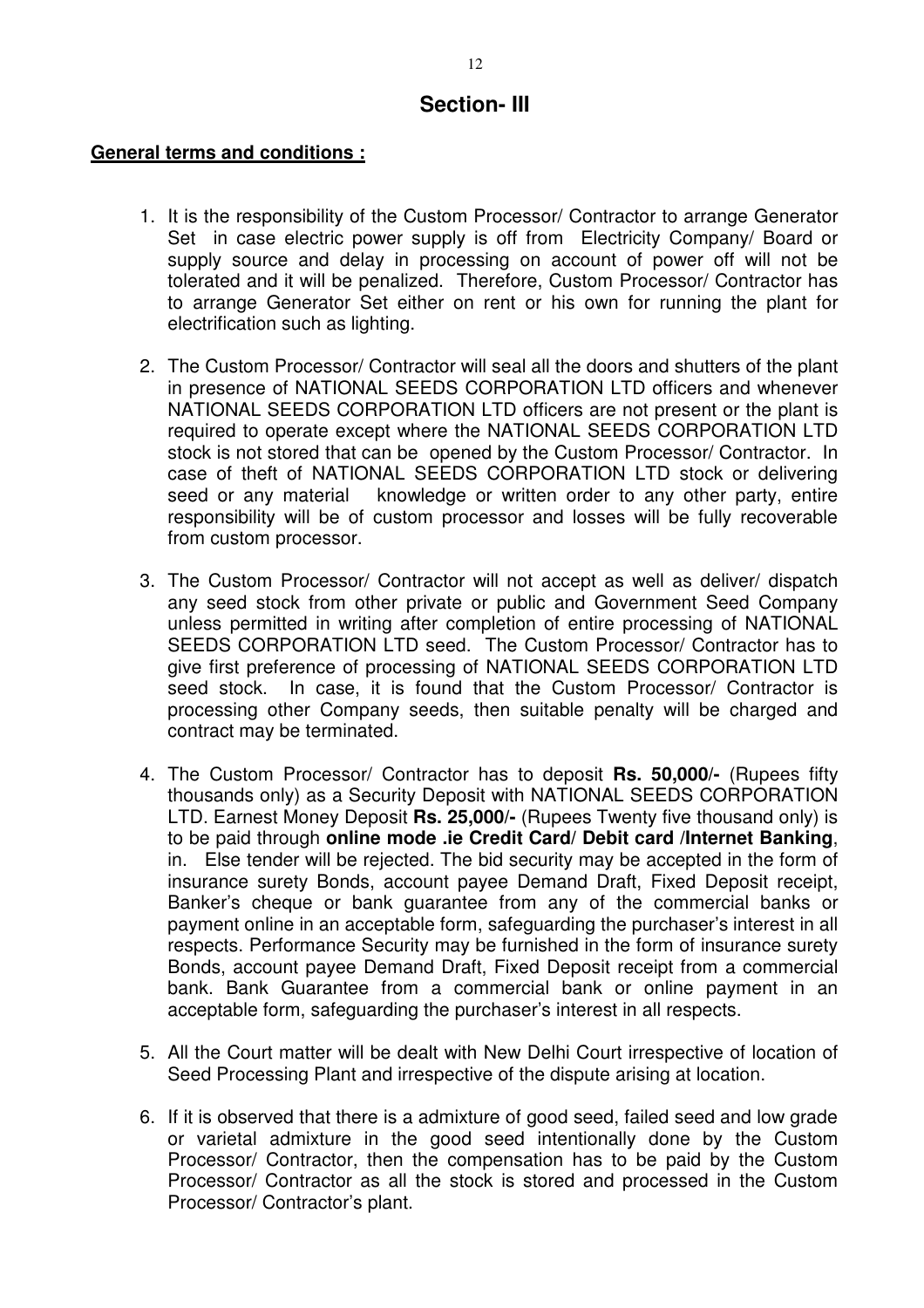- 7. NATIONAL SEEDS CORPORATION LTD reserves the right to terminate the contract of processing at any time with one month's notice to the Custom Processor/ Contractor.
- 8. The custom processor will receive the raw seed and process them. The custom processor will take all necessary precautionary measures like spraying, fumigation to protect the seed from infestation and will take all steps to ensure that there will be no varietal/mechanical ad mixtures while handling the seeds from raw seed receipt till dispatch of packed seed. The processor will be fully responsible for all field complaints received if any from buyer related to above issues.
- 9. The seed of NSC shall not be mortgaged with any financial institution for others
- 10. At the time of lifting of packing materials, the processor will deposit BG for the value of Packing materials. .
- 11. In without godown tender, the processor will lift seed from NSC's godown and the same be shifted to NSC godwon after processing and packing .
- 12. Default & Risk:-

If the supplier fail to execute the contract as per tender in any manner of otherwise fail to perform the contract of should it fail to complete the contract in time according to the workorder.

The corporation shall have right to declare the contract at the end at the risk and cost of the supplier shall be liable for any liquidated damaged for delay as above provided and for any additional expenses, losses or damages which the corporation may be put to incur or sustain by reason of or in connection with contract's default.

#### **Custom Processing Charges :**

 The Custom Processor/ Contractor has to quote the processing rates for the following individual operation on per quintal basis, so that in case of single operation performed, the payment can be done for individual operation also and in case of all operations are performed then total processing charges on per quintal basis can be released to the Custom Processor/ Contractor. **The processing charges are to be quoted on raw seed basis and also on good seed basis for complete processing.** 

#### **Important**

**Taxes**: All the indirect taxes like GST , etc will be borne by custom processor as per rule.

 The Custom Processor/ Contractor can also quote the rate of processing on per quintal basis. **In case godown is provided by NATIONAL SEEDS CORPORATION LTD, then the processing contract rate should be quoted** or rent of godown per month should be quoted payable to NATIONAL SEEDS CORPORATION LTD, so that godown can be rented by NATIONAL SEEDS CORPORATION LTD to the Custom Processor/ Contractor. All repairs and maintenance expenditure will be made by NATIONAL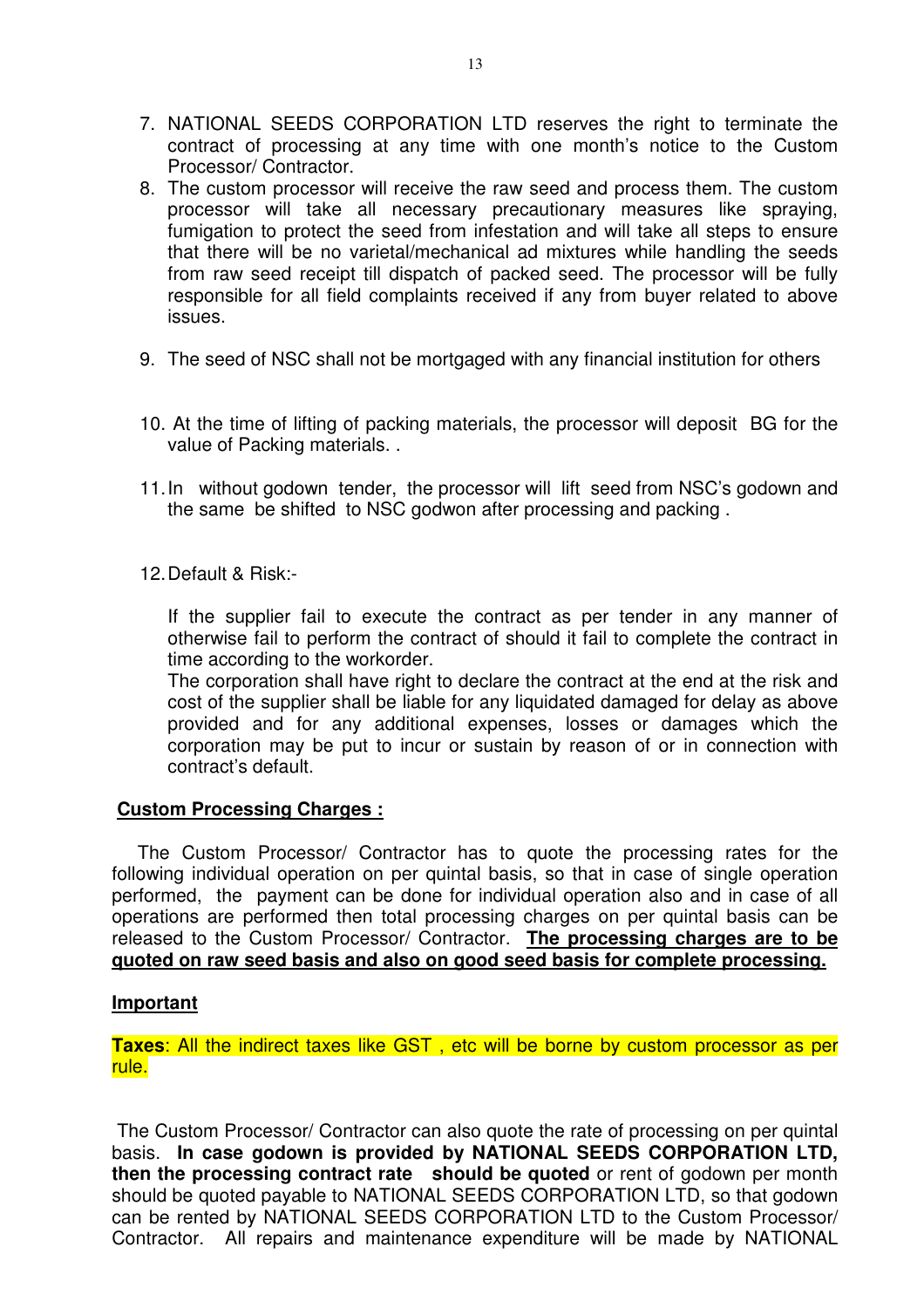SEEDS CORPORATION LTD and will be recovered from the Custom Processor/ Contractor. No Operator will be provided by NATIONAL SEEDS CORPORATION LTD for operation and repairs and maintenance of machinery. The Custom Processor/ Contractor will have to provide Operators in two/three shifts at his own expenses to run the machinery of NATIONAL SEEDS CORPORATION LTD.

\* Custom Processor/ Contractor is free to rent the plant building and godown for the purpose of seed processing plant having located at elevated place with the godown and plant building having above specifications. NATIONAL SEEDS CORPORATION LTD will not pay any godown rent separately.

\* Total storage period from raw seed receipt to dispatches of passed seed and Low grade, failed seed disposal will be six months and in case more than six months storage is required, NATIONAL SEEDS CORPORATION LTD will pay rent @ Rs. 2.00 per quintal per month at taluka level & @ Rs.3.00 per quintal at district level.

\* The TDS or Taxes will be deducted as per rule from each bill .

#### **Instructions for custom processor:**

 Custom processor should have his own registered processing plant, processing facilities, godown facilities and technical manpower. Complete details of processing plant, processing facilities, godown facilities and technical manpower should be provided by custom processor. NATIONAL SEEDS CORPORATION LTD will depute only one representative to look after quality of seed.

#### **Processing rates:**

The processing rates will include the following activities;

- 1. Unloading of raw seed/carry over seed.:-
- a) Writing grower's name, receipt number, lot number etc on each and every gunny bags. Required ink, color will have to be provided by Custom processor/ Contractor.
- b) Drawing sample from each and every bag while unloading. Custom processor/ Contractor will have to use his own sampler.
- c) Checking moisture content of lot. Custom processor/ Contractor will have to use his own moisture meter.
- d) Bifurcation of sample and preparation of sample by putting sample slip inside sample bag, stitching of sample bags etc to send to QCL. Sample bags will be provided by National Seeds Corporation Ltd. Stitching/sewing machine, thread, stamps etc will have to be provided by Custom processor/ Contractor.
- e) Stitching of torn gunny bag . Only Jute twine will be provided by National Seeds Corporation Ltd. If National Seeds Corporation Ltd representative desires to change the more torn gunny bag the same have to be changed by new gunny bag provided by National Seeds Corporation Ltd.
- f) Custom processor/ Contractor will have to unload raw seed / carry over seed at any godown at which raw seed/ carry over seed is to be stored for processing on particular plant.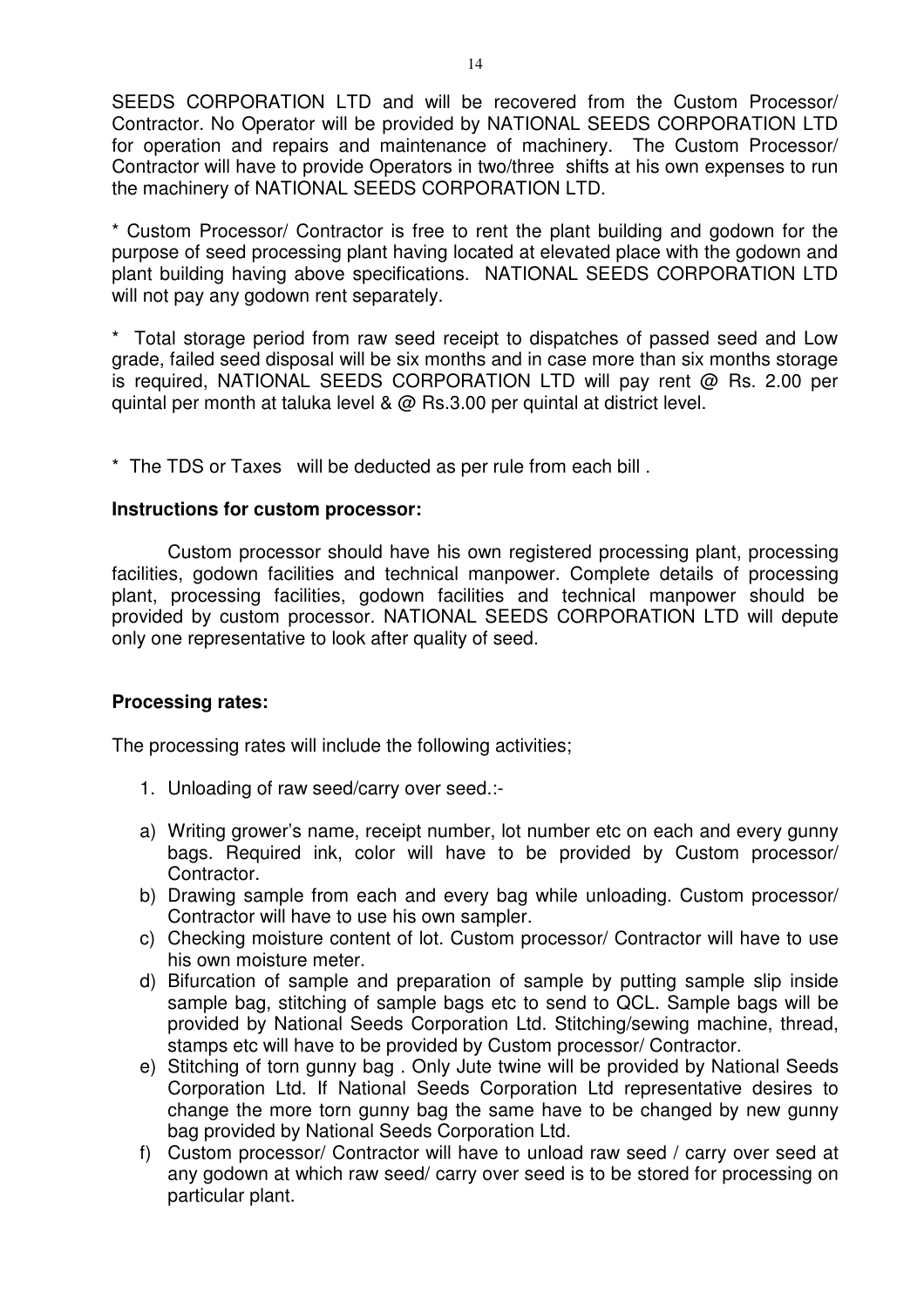2. Sorting of passed and failed lots in QCL test.

Corporation Ltd representative.

- 3. Processing of raw seed i.e. lot wise grading of raw seed on air screen seed cleaner, gravity separator, spiral separator seed treatment (slurry or dry). If National Seeds Corporation Ltd desires to put treatment materials like thirum inside the good seed bags then the packets of the same will have to be prepared by Custom processor/ Contractor. No separate charge will be given for the same. Empty packets will be provided by National Seeds Corporation Ltd for packing, Weighing of good seed and low grade, Stitching of good seed bags either with tags and labels or tags and labels. Stitching of lowgrade gunny bags. Printing tags and labels, good seed bags with all required matter. Writing lot number and weight on low grade gunny bag, Bundling of empty gunny bags, Bifurcation of sample and preparation of sample by putting sample slip inside sample bag, stitching of sample bags etc to send to STL/QCL. Sample bags will be provided by National Seeds Corporation Ltd. Stitching/sewing machine, thread, stamps etc will have to be provided by Custom processor/ Contractor. Writing and maintenance of all records i.e. control register, grading/shift register, tagging register, history register, and any record as per directives of National Seeds Corporation Ltd representative and SCA.
- 4. Sorting of passed, failed and result awaited lots.
- 5. Bagging and Tagging of passed lots.
- 6. MRP and other matter printing on good seed bags as desired by National Seeds Corporation Ltd
- 7. Dispatches of released seed lots for marketing.
- 8. Returning of failed lots and low grade, empty gunny bags to seed growers
- 9. Delivery of failed seed / low grade to successful tenderer called by National Seeds Corporation Ltd.
- 10. It will be a responsibility of custom processor to process seed to achieve maximum quality with optimum recovery %.
- 11. There should not be excess/shortage while processing as well as while storage. If shortages is excessive or intentional then the same will be recovered from custom processor.
- 12. It will be a responsibility of custom processor to satisfy seed growers by intimating them about processing, by giving proper attention to them. Behavior with NATIONAL SEEDS CORPORATION LTD seed grower should be courteous and polite.
- 13. If SSCA or National Seeds Corporation Ltd representative find that grading is not done satisfactory then such quantity is to be again graded and no additional charge will be given to custom processor.
- 14. Entire electrical bills will be paid by custom processor.
- 15. All expenditure required for office and tea to AO etc will have to be borne by Custom processor.
- 16. All taxes, levies etc are to be borne by custom processor.
- 17. Entire certification charges will be paid by NATIONAL SEEDS CORPORATION LTD
- 18. Responsibility of National Seeds Corporation Ltd is to provide all processing materials required for packing of good seed. All other miscellaneous processing materials like ink, colour, printing facilities, rubber stamps, stencils etc will have to be provided by custom processor.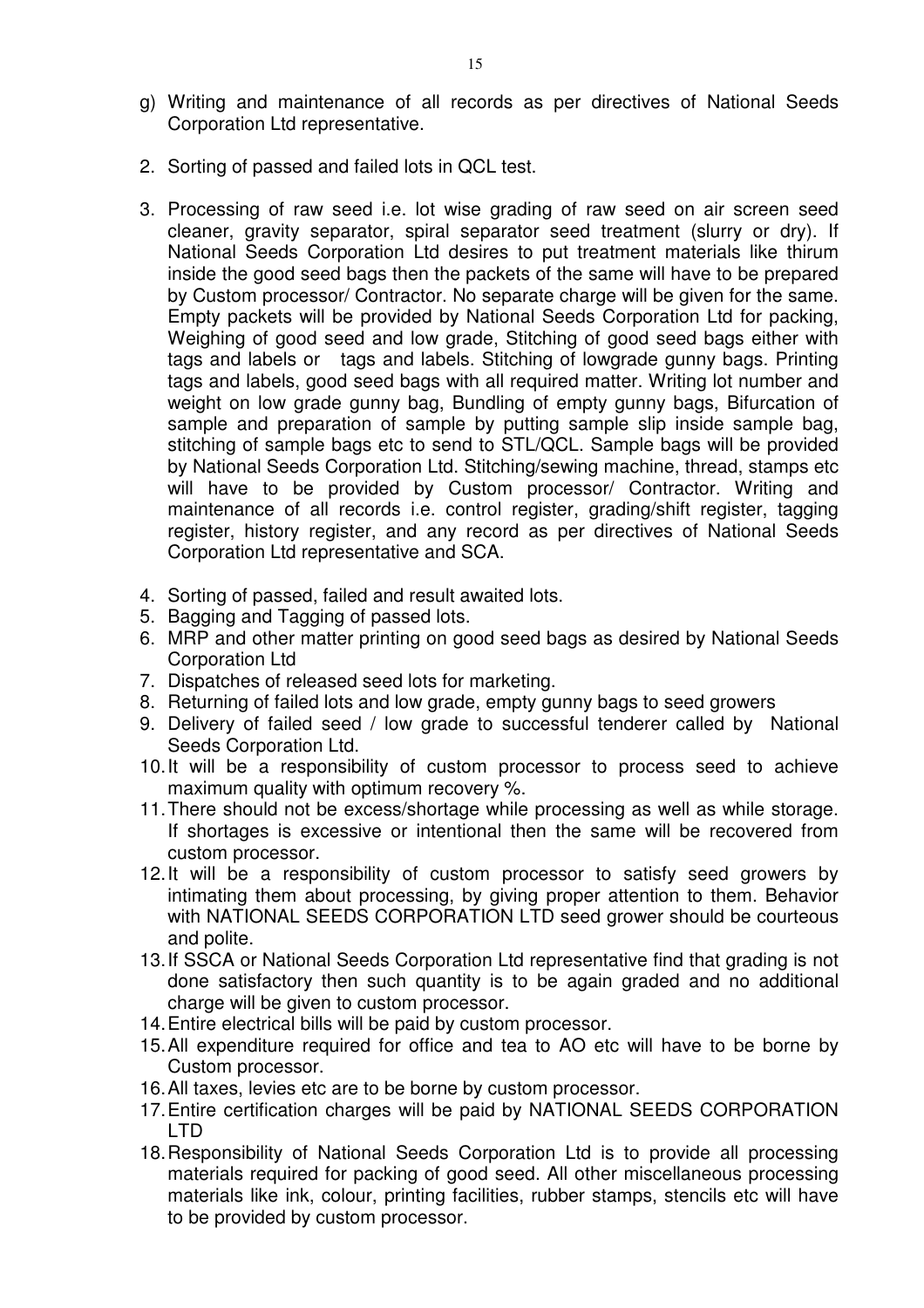19. Accounts of all seed, processing materials and seed certification materials will have to be kept by custom processor. Any loss to the same will be recovered from custom processor.

 The rate of **fresh processing** will be for one time activity. The rate of **Revalidation work** should also be quoted for one time activity. If National Seeds Corporation Ltd desires for regrading of fresh as well as revalidated stock then the custom processor will have to do the same. The rate and conditions for the regrading will remain same.

#### **Storage of seed**

- 1. It will be a responsibility of custom processor to store raw seed, good seed, marketable seed as well as low grade and empty gunny bags of seed grower in proper and good condition.
- 2. It will be the responsibility of custom processor to keep seed infestation. The chemicals, equipments and covers etc required to keep seed free from infestation will have to be available with custom processor.
- 3. Any loss to seed in storage or in transit after receipt i.e. due to infestation, rodents, theft, fire, rains, hail storm, strikes, accidents or by any reason will have to be borne by Custom processor.
- 4. The raw seed will be stored in NSC or NSC hired godown. If it is to be stored in Custom processor / Contract godown it will be in the custody of NSC representative.
- 5. Custom Processor/ Contractor cannot be Custom Producer of NSC.

The tenderers are requested to submit the tender only by online mode on NSC e-procurement website http://indiaseeds.eproc.in

contain details mentioned in Section-IV and should not contain rate schedule for custom processing.

 Financial bid should contain rates schedule filled with the rates in Words and Figures as mentioned in Section V. The rates for all the operations as mentioned in Section- V must be quoted.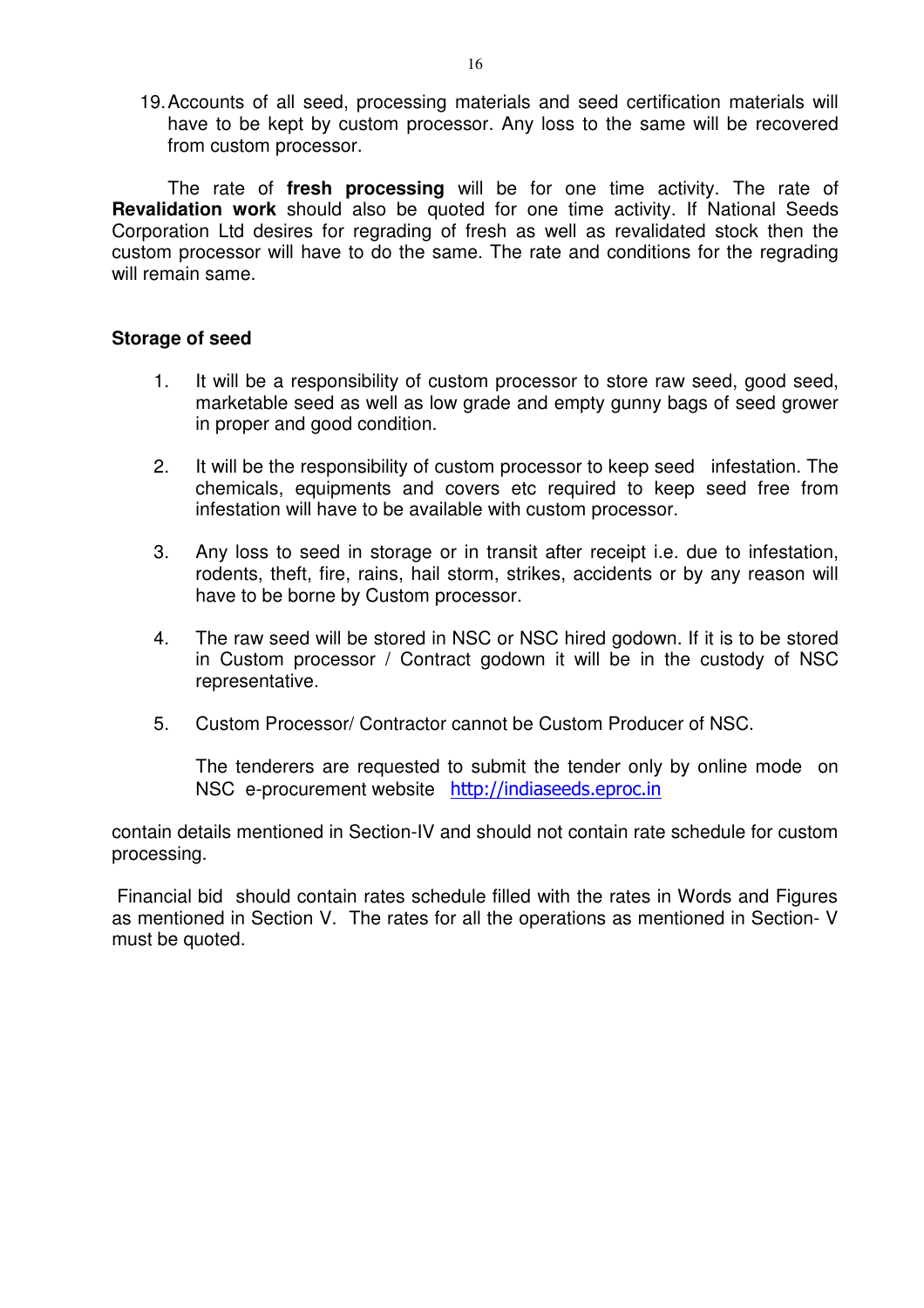#### **Section- IV**

# **1. The Custom Processor/ Contractor has to provide the following documents in**

| Name of the Seed<br>Processing Plant with<br>complete address, contact<br>no. & E-mail address | Registration No: of plant<br>with State Seeds<br>Certification Agency of the<br>state. | Factory license No: (from<br>Deputy Director, Health and<br>Safety as a Seed Processing<br>Plant.) | Area of godowns (In<br>Sq Feet) with plan<br>and elevation<br>(Drawing certified by<br>professional<br>Engineer/ Architect) |
|------------------------------------------------------------------------------------------------|----------------------------------------------------------------------------------------|----------------------------------------------------------------------------------------------------|-----------------------------------------------------------------------------------------------------------------------------|
|                                                                                                |                                                                                        |                                                                                                    |                                                                                                                             |

(A copy has to be attached)

#### **2.** . Assistant Commissioner of Labour and relevant Board

| License No (Assistant Commissioner) | CPF Registration No. (From CPF Commissioner of<br>the State) |
|-------------------------------------|--------------------------------------------------------------|
|                                     |                                                              |

(Copy Attached)

## **3.** Seed Processing Work Experience:

| Year | Crop | Processed Qty (In Qtls.) | Seed Processed for<br>the company |
|------|------|--------------------------|-----------------------------------|
|      |      |                          |                                   |

## **4.** Registration :

| GST No. | Professional Tax Registration No. |
|---------|-----------------------------------|
|         |                                   |

### **5. Income tax Details::**

| PAN No | <b>Returns for Last Two Years (attached)</b> |               |  |  |
|--------|----------------------------------------------|---------------|--|--|
|        | r ear                                        | $\dot{C}$ opv |  |  |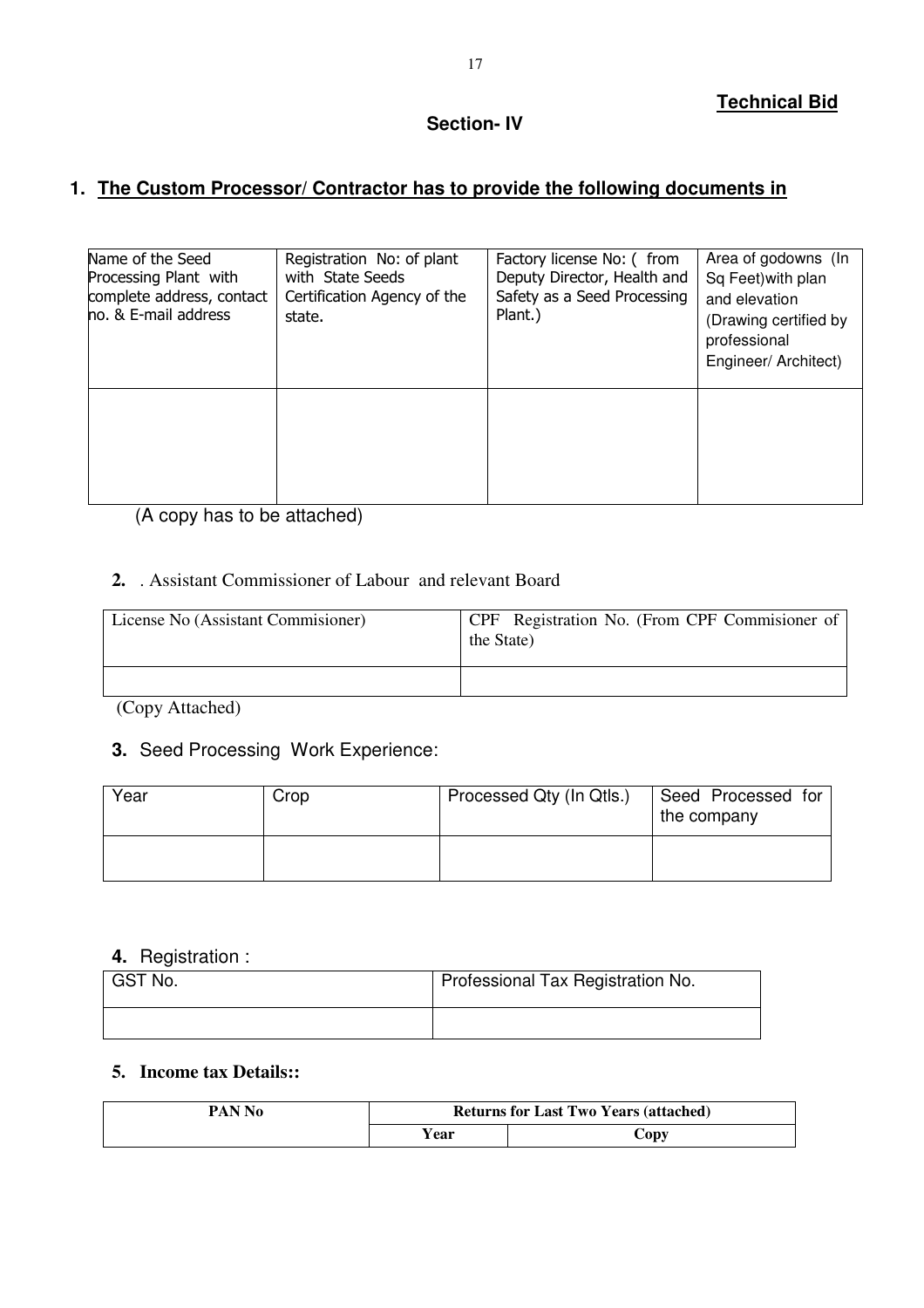|                 | S.N.   Name of Machine       | Make  | and | Capacity | No.of    | Remark |
|-----------------|------------------------------|-------|-----|----------|----------|--------|
|                 |                              | Model |     | Mt/hour  | machines |        |
| 1.              | Air<br>Seed<br>Screen        |       |     |          |          |        |
|                 | Cleaner                      |       |     |          |          |        |
| 2.              | <b>Sp. Gravity Separator</b> |       |     |          |          |        |
| 3.              | Flight belt conveyor         |       |     |          |          |        |
| 4               | V.B.Elevator                 |       |     |          |          |        |
| 5               | <b>Spiral Separator</b>      |       |     |          |          |        |
| $6\phantom{1}6$ | <b>Seed Treater</b>          |       |     |          |          |        |
| $\overline{7}$  | <b>Destoner</b>              |       |     |          |          |        |
| 8               | <b>Moisture Meter</b>        |       |     |          |          |        |
| 9               | bag closer                   |       |     |          |          |        |
| 10              | Weigher Bagger               |       |     |          |          |        |
| 11              | Storage Bin                  |       |     |          |          |        |
| 12 <sup>2</sup> | Weighing balances 300        |       |     |          |          |        |
|                 | kg. capacity.                |       |     |          |          |        |

#### **6. Name of the seed processing plant machinery available and installed.**

Note : For any machine available other than above machines may be written in above format.

#### **7.List of professional man-power available with the Custom Processor/ Contractor to carry out the processing at plant with photo identity.**

| S.N. | Name of Employee | Qualification | Experience |
|------|------------------|---------------|------------|
|      |                  |               |            |

 I have read all the terms and conditions mentioned in this tender document and I have also experience of running Seed Processing Plant and understood the processing operations to be carried out at my plants.

 \* NATIONAL SEEDS CORPORATION LTD technical representative will visit the plant of Custom Processor before opening Price Bid. Hence, information must be factual.

Signature of Processor **Example 20** 

Name of Processor (s)

Seal of Processor \_\_\_\_\_\_\_\_\_\_\_\_\_\_\_\_\_

| Date |  |
|------|--|
|      |  |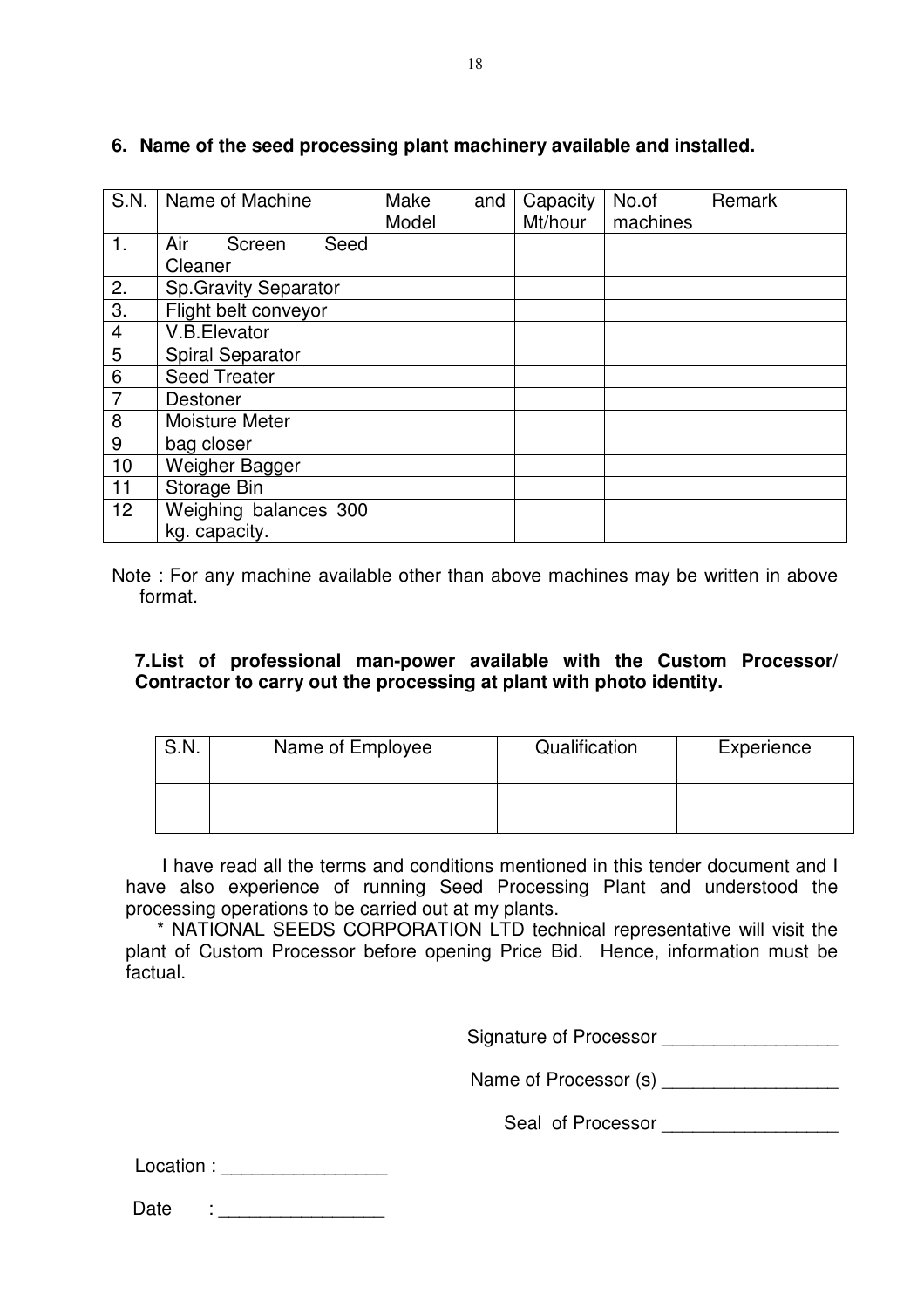#### **Section- V**

# **Rate schedule for processing operations Envolope- B : Processing rates at custom processing plants:**

#### \* **Fresh Grading rates (first grading rate)**

 This includes all operations like lifting of stock from the stacks in the godown and weighing the stock, and conveying raw seed to the seed processing machinery and stacking the raw seed lotwise, opening the bags and feeding to elevator and conveyor, weighing of good seed and low grade, failed seed, sampling, bagging, advance tagging, MRP stamping, filling the bags in gunny bags, conveying the bags in the godown and its stacking etc. complete.

 ( Raw seed basis means actual quantity taken for processing. The rates should be quoted in figures as well as in words. Scratching must bear signature of tenderer)

#### **Revalidation** : (First grading Rates) :

 Destacking lotwise, sorting lotwise, taking out small bags from gunny bags, writing tag Number of Seed Certification Agency, stacking bags, verification of lots and tags in presence of AO SCA and NATIONAL SEEDS CORPORATION LTD's Officers, opening of small bags and bulking, filling gunny bags, stitching gunny bags, carrying filled gunny bags to the seed processing machinery for operation, weighing

of good seed, low grade, sampling, records writing, advance tagging, bulking and refilling of gunny bags with seeds.

 (Raw seed basis means actual quantity taken for processing. The rates should be quoted in figures as well as in words. Scratching must bear signature of tenderer)

**Regrading rates** :( of fresh aswell as revalidated stock)

 This includes all operations like Destacking of gunny bags, carrying to working place, Lotwise sorting, opening of small bags and bulking, filling bags, stitching gunny bags, carrying bags to the seed processing machinery and stacking lotwise, opening bags for feeding to the elevator and conveyor, weighing of good seed and low grade, failed seed, sampling, bagging, advance tagging, MRP stamping, filling bags in gunny bags, carrying gunny bags and its stacking etc. complete

 ( Raw seed basis means actual quantity taken for processing. The rates should be quoted in figures as well as in words. Scratching must bear signature of tenderer)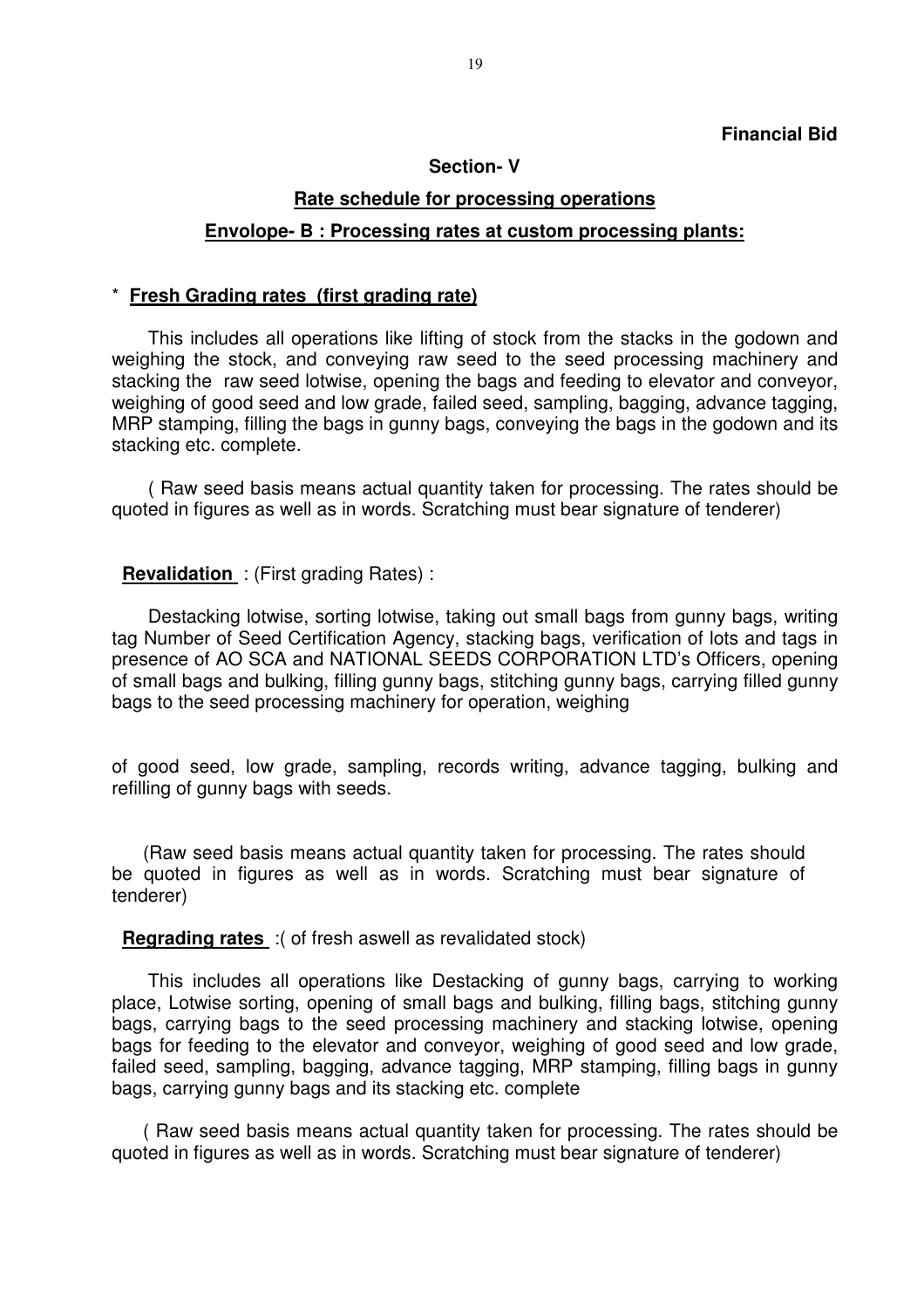# **Table-1A**

|                                           | Rates quoted with Godown             |                        |
|-------------------------------------------|--------------------------------------|------------------------|
| Packing Size 21 Kg to 40 Kg.              | Rates offered per quintal (Rs./qtl.) |                        |
|                                           | <b>Raw Seed Basis</b>                | <b>Good Seed Basis</b> |
| Fresh Grading Rate (Rs.)/Qtls             |                                      |                        |
| Revalidation: (First grading Rates)/Qtls. |                                      |                        |
| Re-grading rates (Rs.) / Qtls             |                                      |                        |

# **Table-1B**

|                                           | Rates quoted with Godown/            |                        |
|-------------------------------------------|--------------------------------------|------------------------|
| Packing Size 4 Kg to 10 Kg.               | Rates offered per quintal (Rs./qtl.) |                        |
|                                           | <b>Raw Seed Basis</b>                | <b>Good Seed Basis</b> |
| Fresh Grading Rate (Rs.)/Qtls             |                                      |                        |
| Revalidation: (First grading Rates)/Qtls. |                                      |                        |
| Re-grading rates (Rs.) / Qtls             |                                      |                        |

# **2. Handling rates**

The Custom processor should offer his rates in schedule given below;

### **Table-2**

| Sr.<br>No. | Raw seed receipt                                                | Rates offered per quintal on raw<br>seed basis (Rs./qtl.) |
|------------|-----------------------------------------------------------------|-----------------------------------------------------------|
| 1)         | Unloading, weighing and stacking<br>in the godown               |                                                           |
| 2)         | Unloading and stacking in the<br>godown.                        |                                                           |
| 3)         | Unloading, sampling and stacking<br>in the godown               |                                                           |
| 4)         | Unloading, weighing, sampling<br>and stacking in the godown     |                                                           |
| 5)         | Unloading and weighing                                          |                                                           |
| 6)         | Loading with weighing                                           |                                                           |
|            | Loading weighing                                                |                                                           |
| 8)         | Sorting of carryover                                            |                                                           |
| 9)         | Bulk packing stock lotwise of<br>sorted stock and its stacking. |                                                           |

(The rates should be quoted in figures as well as in words. Scratching must bear signature of tenderer). All rates will be @ Rs/qtl and not on Rs/bag.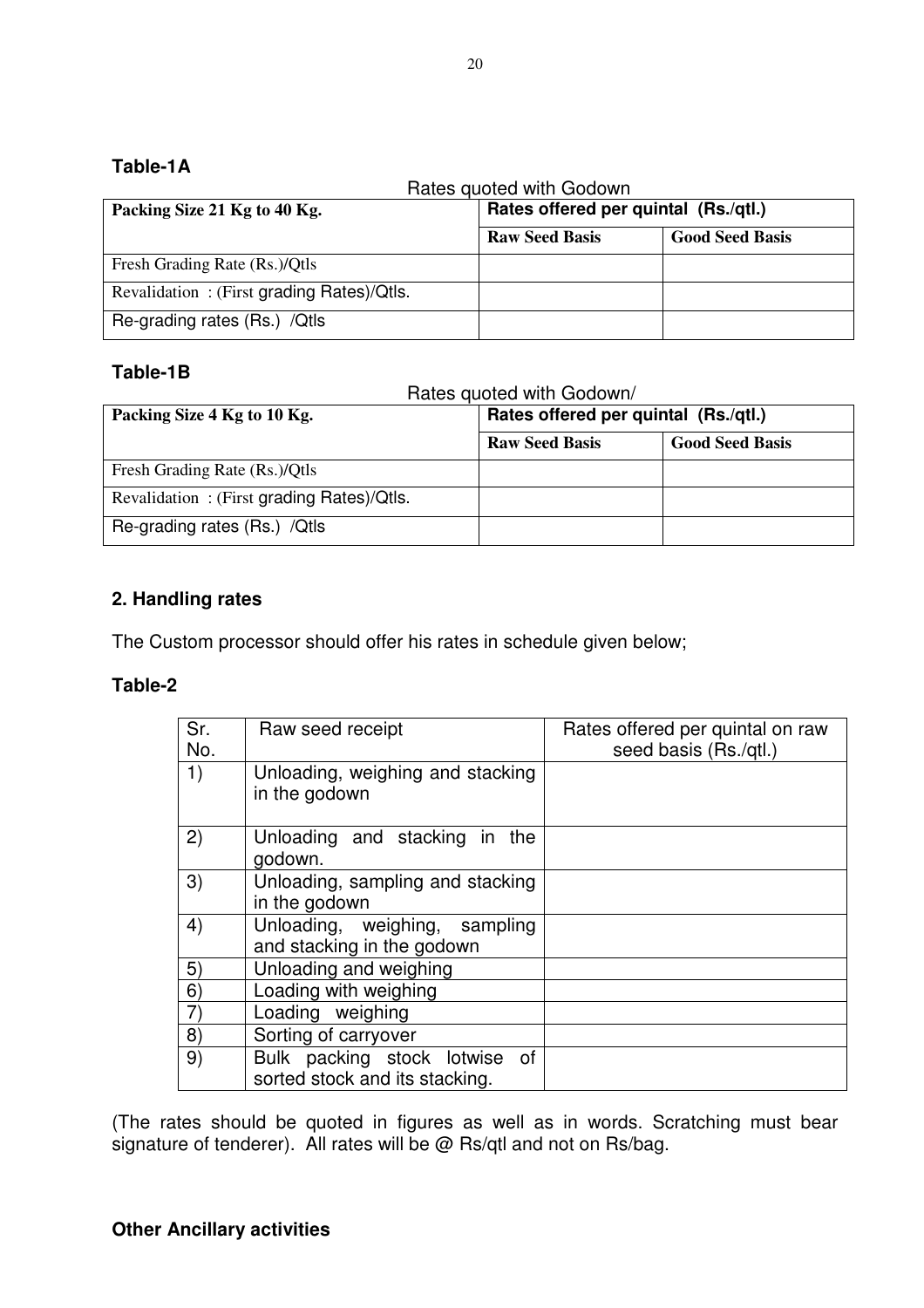#### **Re-sampling Rates** :

 De-stacking of gunny bags, carrying to working place, Lot wise sorting, random sampling from bags to be sampled sealed and again stacking.

#### **Hand-cleaning Rates** :

 De-stacking of gunny bags, carrying to working place, Lot wise sorting, opening gunny bags, opening small bags, hand cleaning of seed, re-stacking, filling of seeds in small bags, stitching of bags, advance tagging, filling of small bags in to gunny bags, stitching of gunny bags and again stacking in godown.

 (The rates should be quoted in figures as well as in words. Scratching must bear signature of tenderer)

#### \* **MRP and other statutory information Stamping rates:**

 De-stacking lot wise sorting and stacking, taking out small bags from gunny bags, stamping MRP on each bags and filling small bags in gunny bags, stitching gunny bags and stacking in godown.

(The rates should be quoted in figures as well as in words. Scratching must bear signature of tenderer)

#### **Bagging and tagging of seeds Rates :**

 De-stacking of gunny bags, carrying to working place, Lot wise sorting, Opening gunny bags, stacking of seeds, filling bags, lot wise stacking, opening gunny bags, filling small bags, packing of small bags, MRP stamping, refilling of small bags in

gunny bags and carrying gunny bags in godown and its stacking.

(The rates should be quoted in figures as well as in words. Scratching must bear signature of tenderer)

#### \* **Lotwise sorting Rates:**

 De-stacking of gunny bags, carrying to working place, lot wise sorting, its stacking of bags in the godown, carrying of lot wise sorting of gunny bags, opening of bags, sorting of bags lot wise, writing Tag Number bundling.

#### **Loading and unloading of seed filled gunny bags and its stacking :**

 Loading/unloading of seed filled gunny bags from truck/lorry and its stacking in the godown.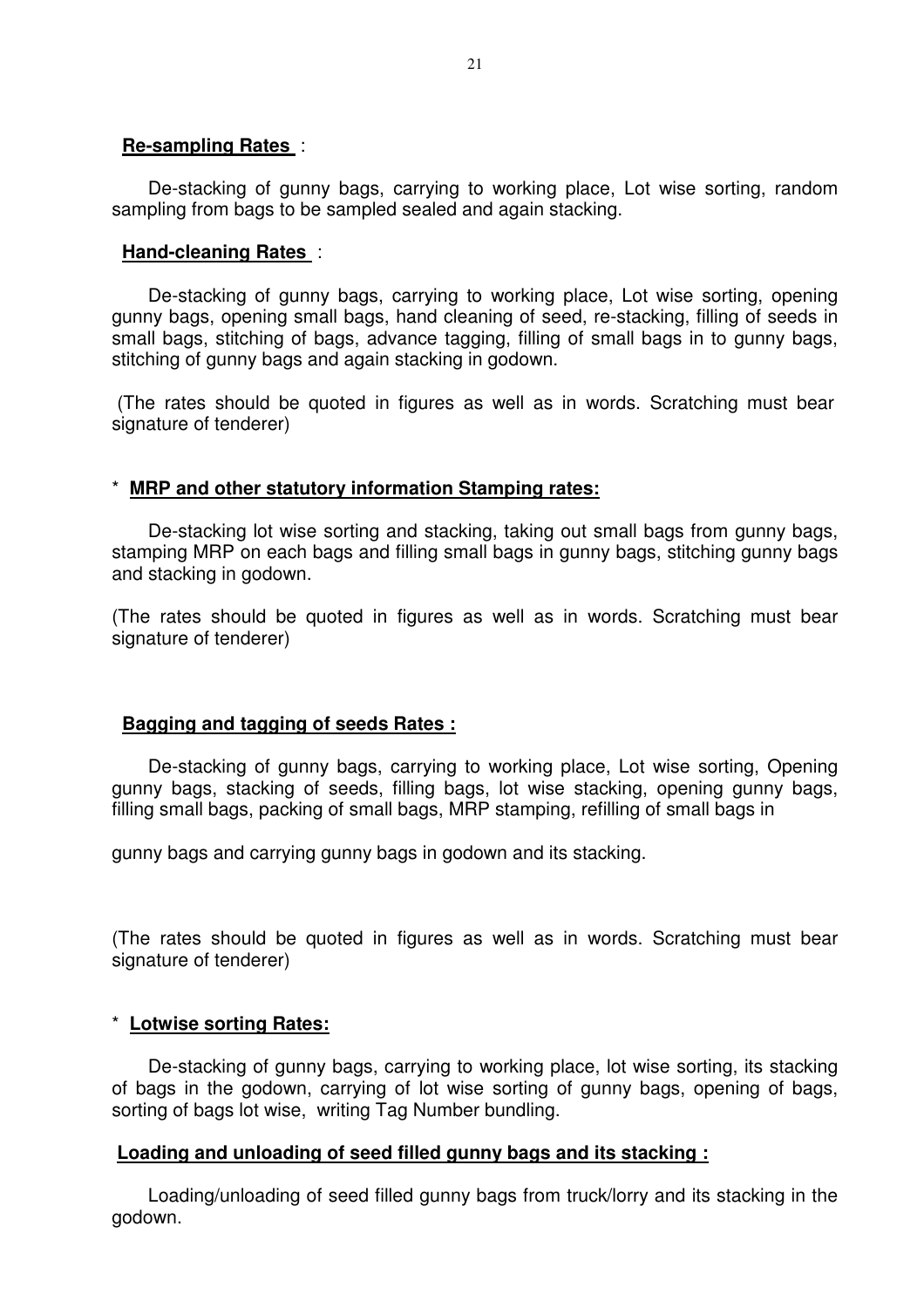### **Weighing , sampling and stacking Rates :**

 Weighment of seeds in the godown and its stacking and writing name of seed growers, weight, crop, variety on gunny bags.

Loading and unloading of processing materials, sorting and bundling of processing material:

#### **Table -3**

# **Rate for Re sampling, Hand Cleaning,MRP, Bagging/Tagging**

| Sl.No          | Particular Packing Size (21-40 Kg)         | Rates (Rs.) offered per quintal in<br>Rs/qtl. on Good Seed Basis |
|----------------|--------------------------------------------|------------------------------------------------------------------|
|                | Re-sampling Rate                           |                                                                  |
| 2              | Hand-cleaning Rates                        |                                                                  |
| $\overline{3}$ | information<br>statutory<br>MRP and other  |                                                                  |
|                | Stamping rates                             |                                                                  |
| $\overline{4}$ | Bagging and tagging of seeds Rates         |                                                                  |
| $\overline{5}$ | Loading and unloading of seed filled gunny |                                                                  |
|                | bags and its stacking:                     |                                                                  |
|                |                                            |                                                                  |
| 6              | Weighing, sampling and stacking Rates      |                                                                  |
| 7              | Lotwise sorting Rates                      |                                                                  |

#### **\* Bundling of Gunny bags 50 kg bags Rates : Table-4**

| <u>ייה</u> | Packing size                  | Rates offered per bundle |
|------------|-------------------------------|--------------------------|
| No.        |                               | Rs./ bundle              |
|            | Bundling of 50 & its stacking |                          |

#### **\* Loading and unloading, stacking and bundling of 50 kg. bags of Paddy, Wheat etc. Table-5**

# SI, No. Packing size Rates offered per bundle Rs./ bundle 1. Bundling of 50 & its stacking

### \* **Fumigation, spraying and dusting to the seed stock** :

 Fumigation, spraying and dusting will have to be done by Custom Processor for the NATIONAL SEEDS CORPORATION LTD stock in their godowns including cost of chemical (for spraying and fumigation) and fumigation covers.

**Table-6** 

| SI.NO | <b>Fumigation Charges per stack</b> | Rate (Rs.) |
|-------|-------------------------------------|------------|
|       | Up to 50 Qtls.                      |            |
|       | 51 to 200 Qtls                      |            |
|       | 201 Otls to and above               |            |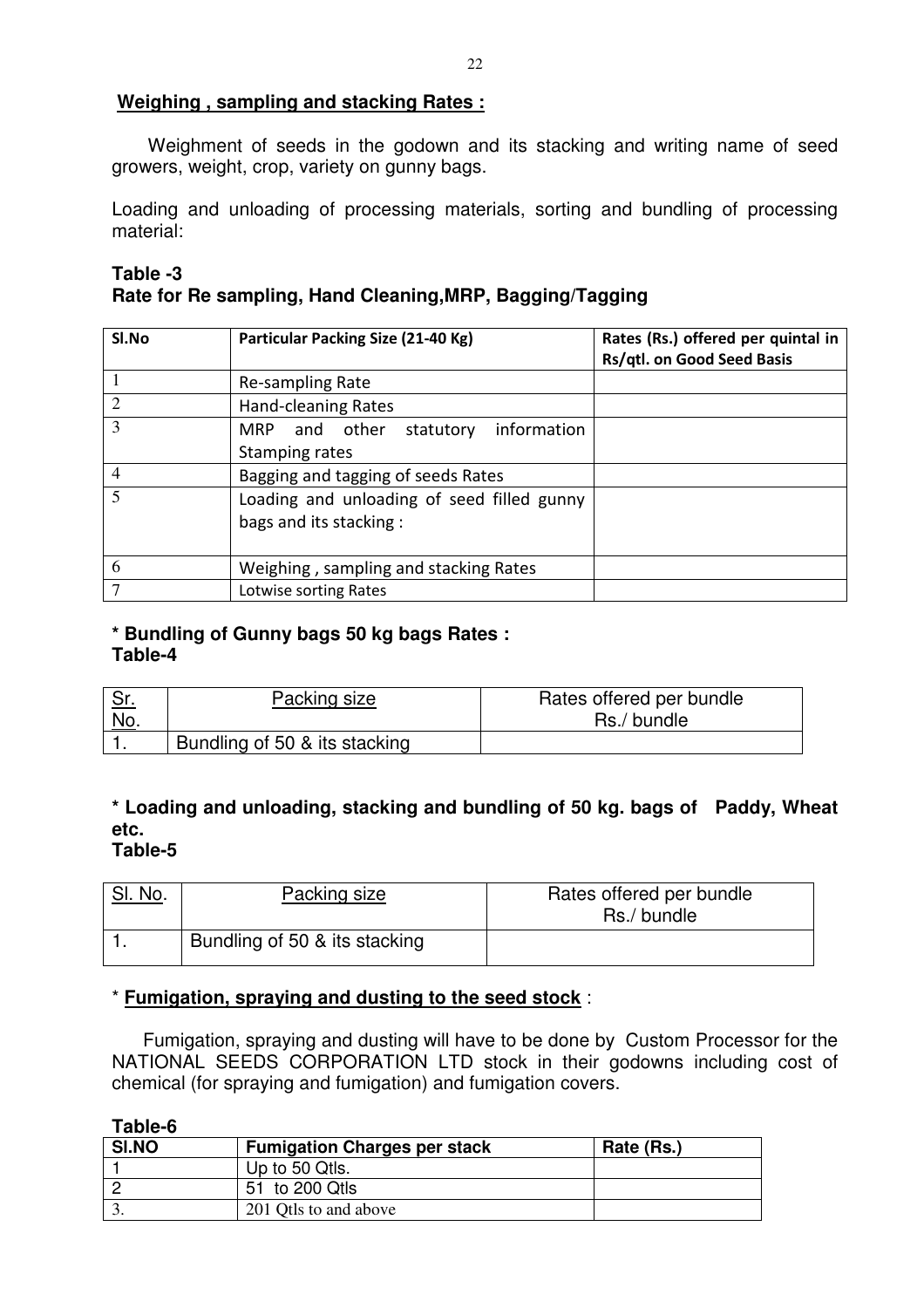| able |  |
|------|--|
|      |  |

| SI.No | <b>Particular</b>          | Rate(Rs.) |
|-------|----------------------------|-----------|
|       | Spraying charges (per day) |           |

### **Note** :-

- 1) Cleaning and sweeping of plant and godown will not be paid by NATIONAL SEEDS CORPORATION LTD and it is the responsibility of the Custom Processor/ Contractor to engage labours for this operation and also providing one Peon for Certification and NATIONAL SEEDS CORPORATION LTD office . This is the responsibility of the Custom Processor/Contractor and no separate payment will be made for such services.
- 2) The Custom Processor/ Contractor has to arrange for collecting Release Orders for processing from other units by deputing their persons and only conveyance charges as per actual on production of ticket and for carrying luggage will be reimbursed by NATIONAL SEEDS CORPORATION LTD and no wages and no separate DA will be paid except wages of person @ Rs. 75/- per day will be paid all the days on tour for NATIONAL SEEDS CORPORATION LTD work,
- 3) For printing of crops and varieties, MRP at the time of advance tagging and for printing of gunny bags and cloth bags at the time of first grading will not be paid separately and it is the responsibility of the Custom Processor/ Contractor to provide labours for this work. The material like ink, stencil, Slips, etc should also be provided by Custom Processor/ Contractor.
- 4) Printing/ stamping of truthful labels and tags is the responsibility of the Custom Processor/ Contractor and the labour charges for this are included in the processing contract rate and no separate charges will be paid for this work to the Custom Processor/ Contractor. Truthful labels shall be supplied by NATIONAL SEEDS CORPORATION LTD.
- 5) Printing on bags should be either stencil printing or screen printing. Hand writing on bags should not be allowed.

 I have read all the terms and conditions of this processing contract and I am offering these rates for custom processing with full knowledge of processing operations in plants.

Signature of Processor **Example 20** 

Name of Processor (s)

Seal of Processor **Example 20** 

| Location: |  |
|-----------|--|
|           |  |

| Date |  |
|------|--|
|      |  |